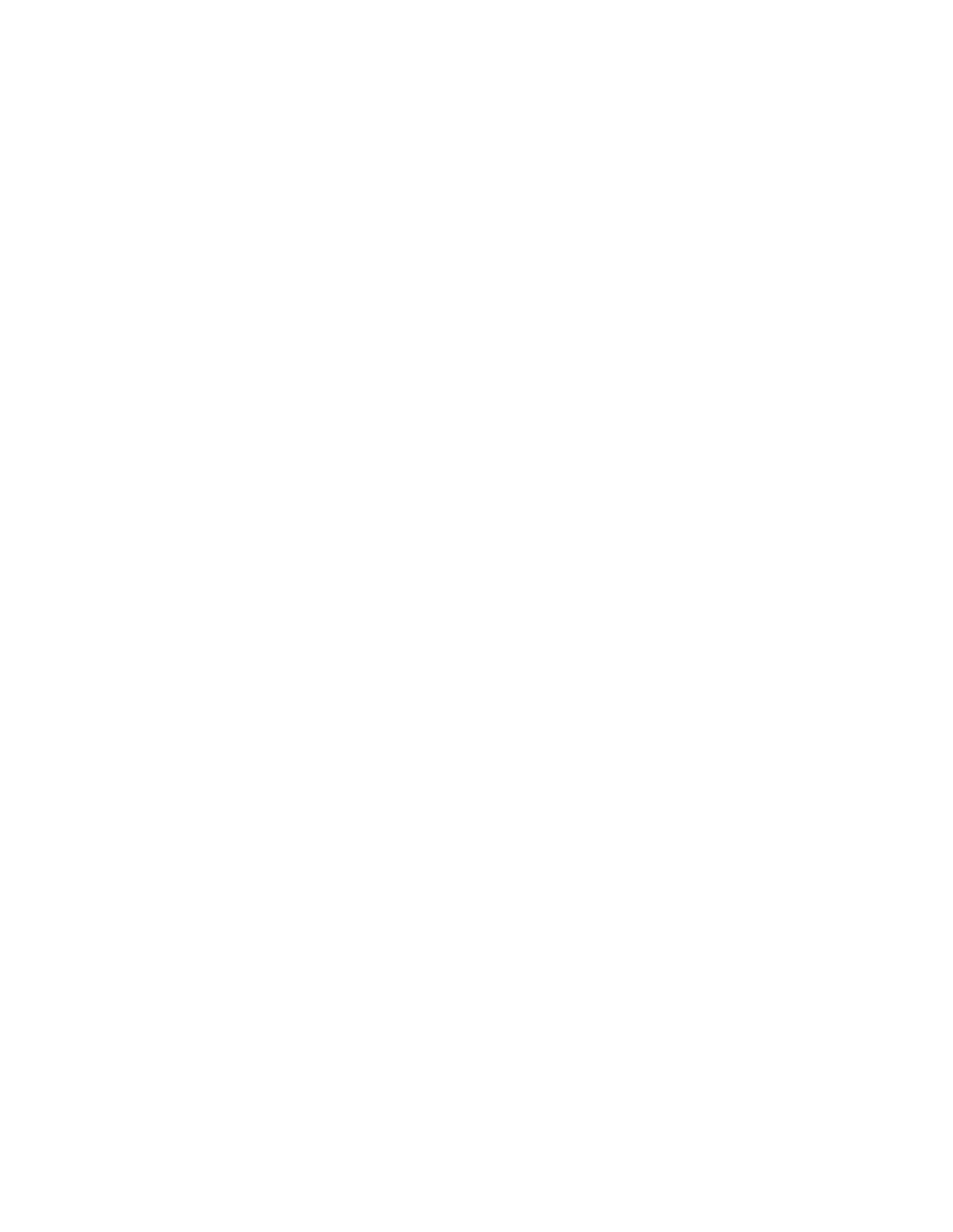### **BURKE, Justice.**

[¶1] Appellant, Michael Beall, received preauthorization from the Wyoming Workers' Safety and Compensation Division for an orchiectomy, a procedure to remove his left testicle, which he claimed was related to a workplace injury. Mr. Beall's employer, Sky Blue Enterprises, Inc., objected to the preauthorization and the matter was referred to the Medical Commission Hearing Panel for a contested case hearing. Mr. Beall elected to undergo the surgery prior to the scheduled hearing. The Commission denied Mr. Beall's claim for reimbursement of medical expenses on the basis that the surgery was not reasonable or necessary medical care resulting from his workplace injury. Mr. Beall appealed to the district court, which affirmed the Commission's order. He challenges that decision in this appeal. We affirm.

### *ISSUES*

[¶2] Mr. Beall presents the following issues:

- 1. Whether the Medical Commission's decision is arbitrary, capricious, or otherwise not in accordance with the law as a result of the fact that Mr. Beall was required to bear the burden of proving his claim for reimbursement of medical expenses.
- 2. Whether the Medical Commission's decision is supported by substantial evidence.

Appellee, Sky Blue, states the issues as follows:

- 1. Whether placing the burden of proof on the claimant Mr. Beall was in accordance with well-settled law and not arbitrary or capricious.
- 2. Whether the Medical Commission's decision that Mr. Beall's orchiectomy and associated medical treatment was not reasonable, necessary, nor causally related to his workplace accident of October 13, 2008, and thus was a noncompensable injury, is supported by substantial evidence.

# *FACTS*

[¶3] Mr. Beall was injured on October 13, 2008 when, in the course of connecting a water valve for his employer, Sky Blue, he fell on the valve and struck his groin. The fall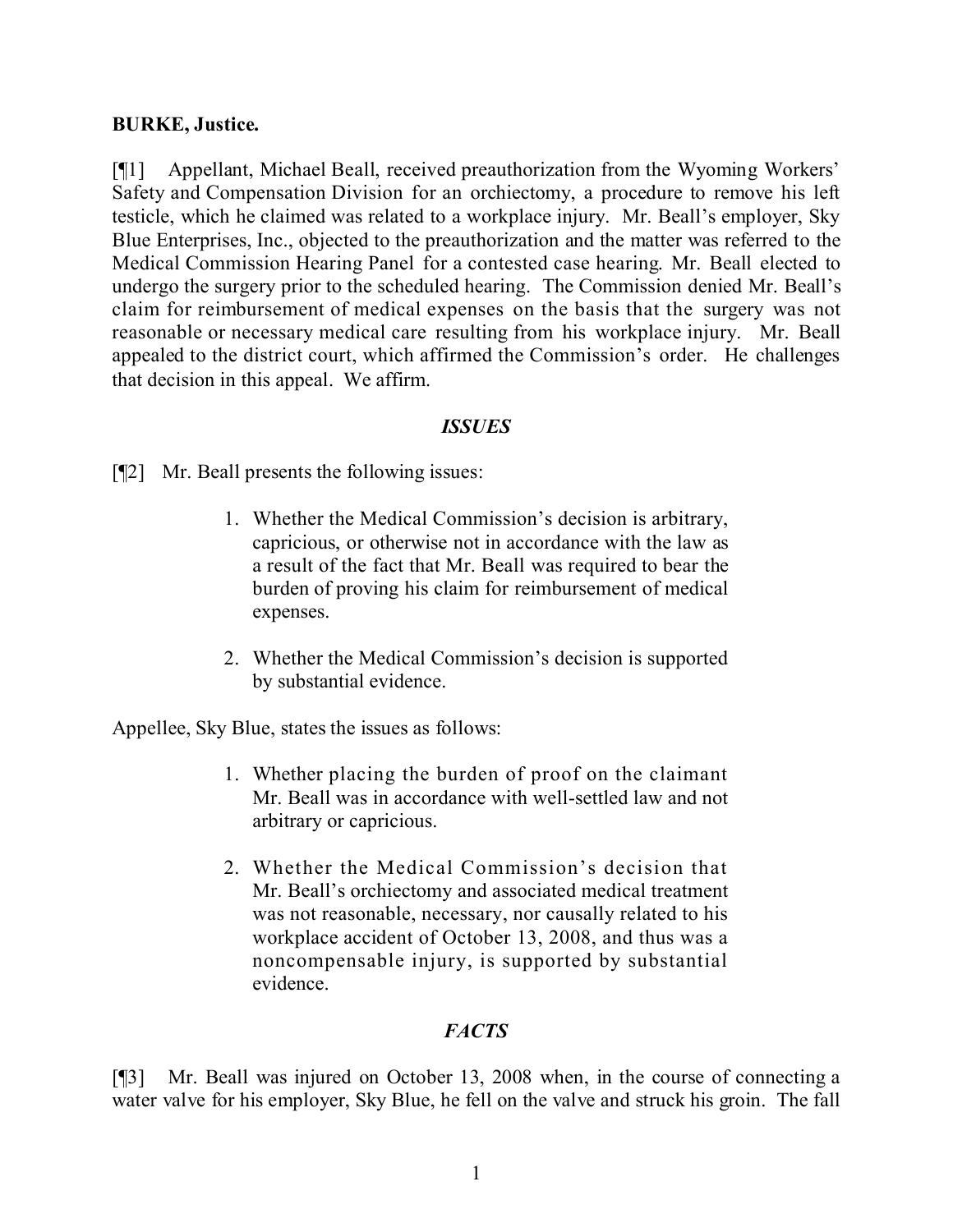was not witnessed by any of his coworkers. Immediately after the incident, Sky Blue's safety coordinator drove Mr. Beall to a doctor's office in Rock Springs. Mr. Beall was examined by a physician's assistant, who noted that Mr. Beall had no swelling or bruising and instructed Mr. Beall to take ibuprofen for the pain. Although Mr. Beall was released to "work as directed," his safety coordinator drove Mr. Beall to his home in Rawlins.

[¶4] When Mr. Beall returned to work on October 15, expecting to be assigned light duty, he was instead assigned to an activity involving heavy lifting, which he refused. After leaving work that day, Mr. Beall sought treatment from Dr. Wayne Couch, his primary care provider. A physician's assistant at Dr. Couch's office adjusted Mr. Beall's pain medications and referred him to Central Wyoming Urological Associates in Casper. On October 16, Chad Sundquist, a physician's assistant at the urology clinic, examined Mr. Beall and noted that there were no abnormalities of Mr. Beall's scrotum, testes, or groin area. Mr. Beall complained of discomfort upon palpation, but no swelling, bruising, or bleeding was indicated. An ultrasound and CT scan were administered on October 22. Results from the ultrasound revealed that

> The testes were homogeneous in echotexture without evidence of testicular laceration or hematoma in this patient status post trauma. Color Doppler flow demonstrated in both the right and left testes. The epididymis was within normal limits bilaterally.

. . .

The patient has bilateral hydroceles without evidence of testicular laceration or hematoma. 1

Similarly, the CT scan indicated that

There is no evidence of pelvic fracture or hematoma in this patient who has sustained a "straddle" type injury. There does appear to be a small amount of increased attenuation in the ischiorectal fossa fat which may be secondary to edema from the patient's trauma. There is no focal hematoma present.

At a follow-up visit at the urology clinic on November 10, Mr. Beall was again examined

 $<sup>1</sup>$  A hydrocele is a fluid-filled sac surrounding a testicle that results in swelling of the scrotum.</sup>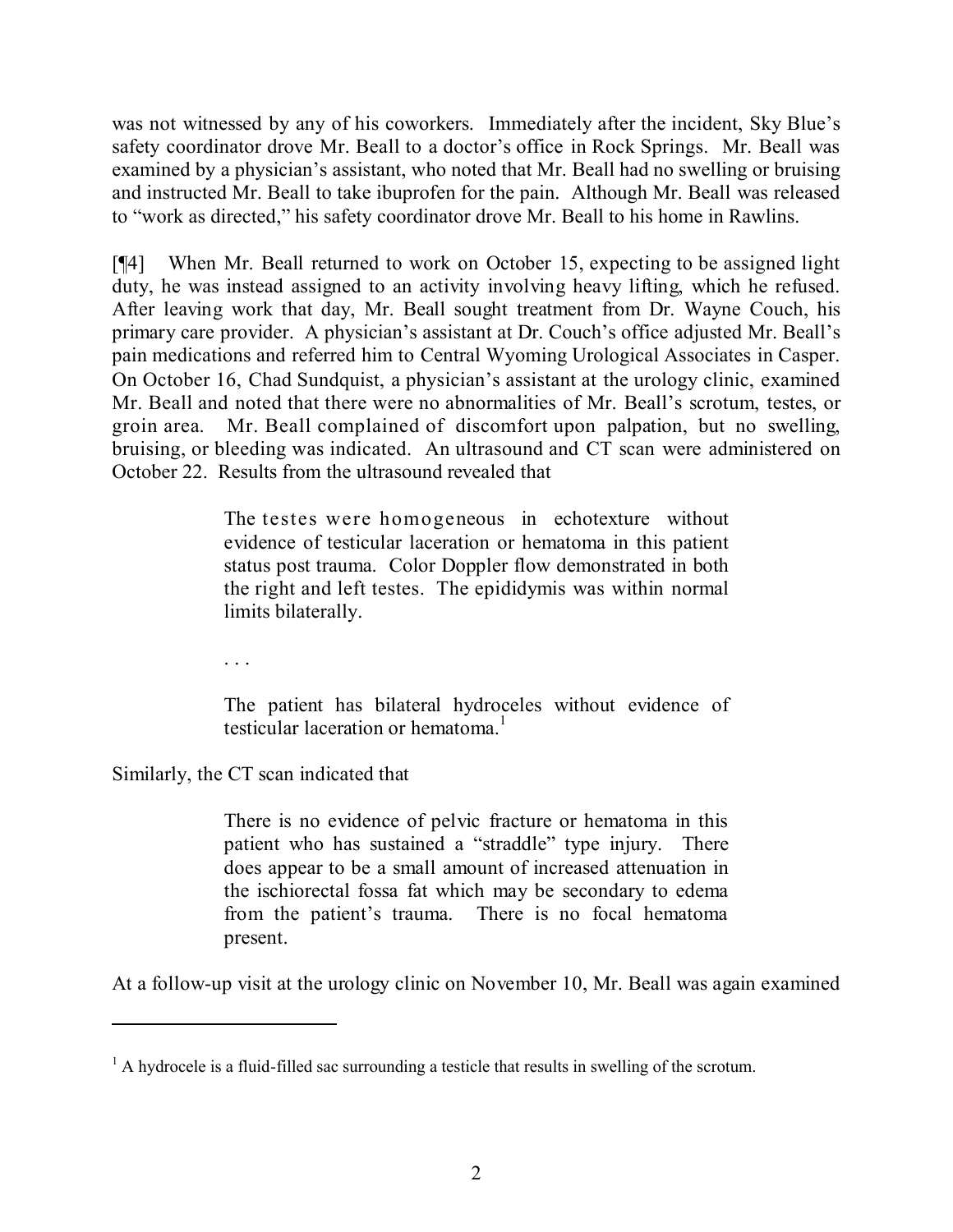by Mr. Sundquist. In the report from the second examination, Mr. Sundquist reported Mr. Beall's "status" as follows:

> Improved. I am not able to identify any structural urologic abnormalities and [Mr. Beall's] pain is consistent with a body wall strain/connective tissue trauma. I recommend antiinflammatories, and ice/heat [as needed] and will have patient follow [up] with his [primary care provider] for further consideration/evaluation and treatment. The patient sought my recommendations for how long he should be out of work, [and requested that I] fill out paperwork for short-term total disability. I advised him again that I cannot identify any urologic pathology, which is what I am authorized to see and treat.

[¶5] Mr. Beall continued to treat with Dr. Couch, who subsequently referred him to Dr. Gary Chizever, a gastroenterologist in Rawlins. Dr. Chizever examined Mr. Beall on January 8, 2009, and noted that "The patient demonstrated marked evidence of tenderness even on approach to the scrotal exam, even before any physical contact actually made. He demonstrated this behavior during examination of left groin area as well." With regard to his review of the CT scan from the Casper urology clinic, Dr. Chizever noted the following: "Question of small abnormality in the soft tissue in ischiorectal fossa. No obvious gross lesions to my review." Dr. Chizever ordered a repeat CT scan in order to "follow up on the question raised of an ischiorectal soft tissue abnormality from patient's previous CT." After reviewing the results of the repeat CT scan, Dr. Chizever noted that the "previously identified possible abnormality in the ischiorectal fossa found on CT now appears resolved on follow up study." Dr. Chizever advised Mr. Beall that it was "his and Dr. Couch's option whether a repeat visit to [a] urologist would be of benefit." Dr. Chizever subsequently notified the Division that he felt Mr. Beall could return to work.

[¶6] Mr. Beall returned to Dr. Couch and reported that "there is no way I can do my job." Dr. Couch referred Mr. Beall for follow-up urology and neurology consults in Casper. On February 17, Dr. Couch notified the Division that Mr. Beall had been released to return to work. The following day, Mr. Beall's workers' compensation claims representative noted that she received a message from Mr. Beall indicating that he had fired Dr. Couch and had found another doctor.

[¶7] On February 17, Mr. Beall saw Dr. David R. Cesko in Rawlins. With regard to his examination of Mr. Beall, Dr. Cesko noted as follows:

> At this point, his exam is actually relatively benign. When I just barely touch his inguinal area on the left, he screams out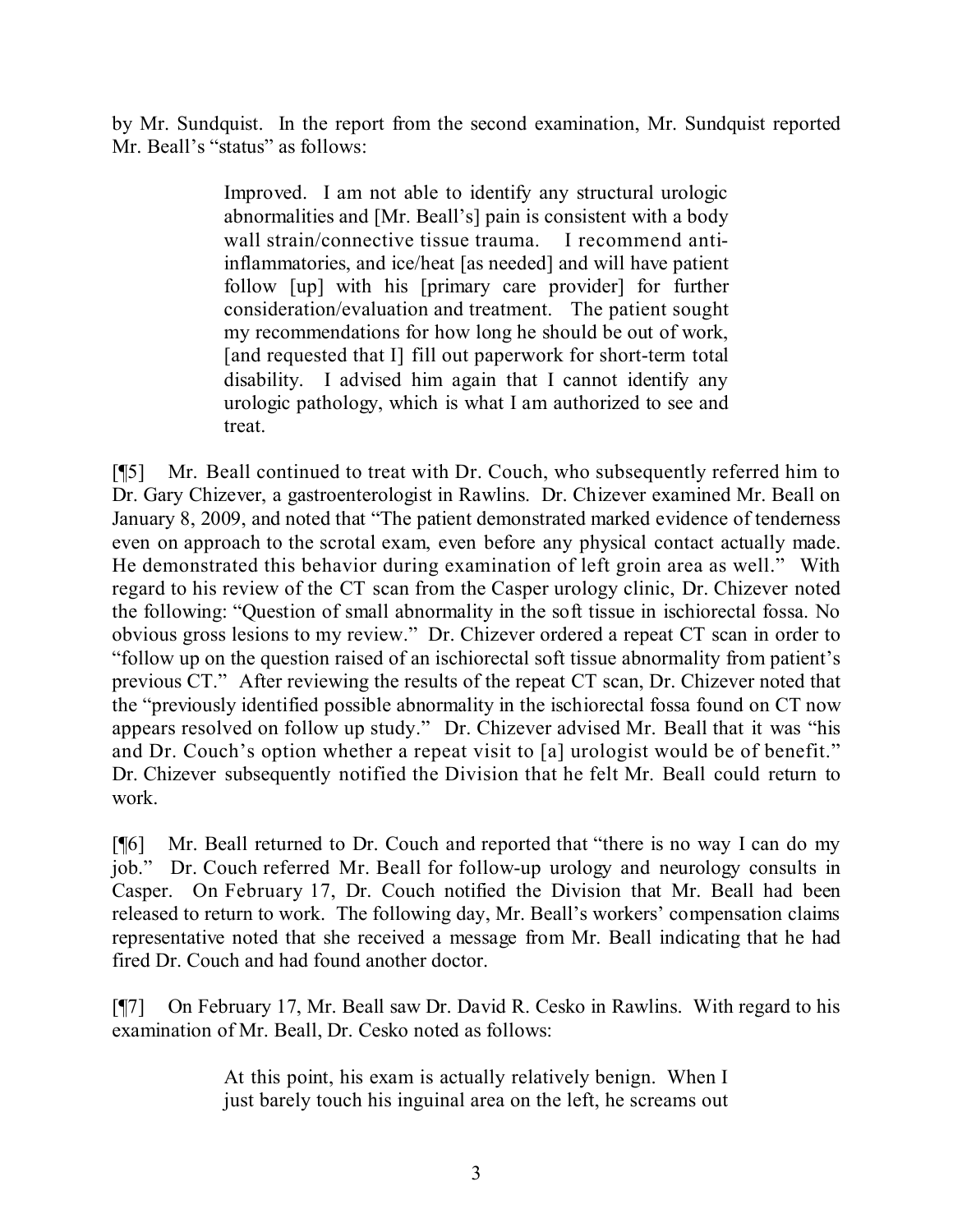in pain, which I think is somewhat overreacted. I do not think the amount of pain is consistent with the exam. Both of his testicles [] are equal. No masses were palpated. No hernia was palpated.

Dr. Cesko referred Mr. Beall to Dr. William D. Flock, a urologist in Laramie. Dr. Flock noted that Mr. Beall's left testicle was extremely tender but that he was "unable to palpate" the problem. In his notes, Dr. Flock indicated the following treatment plan options: "1. Neurology consult[,] 2. Urodynamic[,] 3. ? left orchiectomy." Dr. Cesko subsequently referred Mr. Beall to Dr. Reed Shafer, a neurologist, who conducted a physical examination and provided a complete neurologic study of Mr. Beall. Dr. Shafer determined that there "seems to be no anatomical abnormality demonstrated in terms of the genitalia," and reported that an electrodiagnostic study of Mr. Beall's left lower extremity was a "normal study."

[¶8] Mr. Beall then went to see Dr. Richard R. Augspurger, a urologist in Denver, pursuant to a referral by Dr. Flock. Mr. Beall reported that his symptoms were left testicular pain, urinary frequency, and erectile dysfunction. After conducting a physical examination and urodynamic testing, Dr. Augspurger detected no neurologic cause for any of Mr. Beall's symptoms. With regard to Mr. Beall's left testicular pain, Dr. Augspurger noted that "the remaining option would be to do a left orchiectomy as it appears that all conservative methods have been tried."

[¶9] In July of 2009, Mr. Beall contacted Dr. Augspurger and indicated that he wanted to proceed with an orchiectomy. Dr. Augspurger subsequently requested preauthorization for the procedure from the Wyoming Workers' Compensation Division, and the Division requested peer reviews from Dr. Jeffrey Balison and Dr. James White. Dr. White stated that "it would be nice to see some abnormalities on the imaging studies, but this is a sensory and a subjective symptom and even though there are no significant findings on imaging studies, the symptoms that this patient is experiencing certainly warrant this approach." The preauthorization report from Dr. Balison, in turn, provided as follows:

> There seems little doubt that Mr. Beal[1] sustained a left groin injury while at work on 10/13/08. He sought medical care the day of injury and several times immediately thereafter. Of note, there has not been any reliable physical evidence of injury other than his self-reported pain which has seemingly become even worse with time, although he has not worked much, if at all, since injury and has relied on narcotic medication for pain management.

> > The only evident description that is counter to normal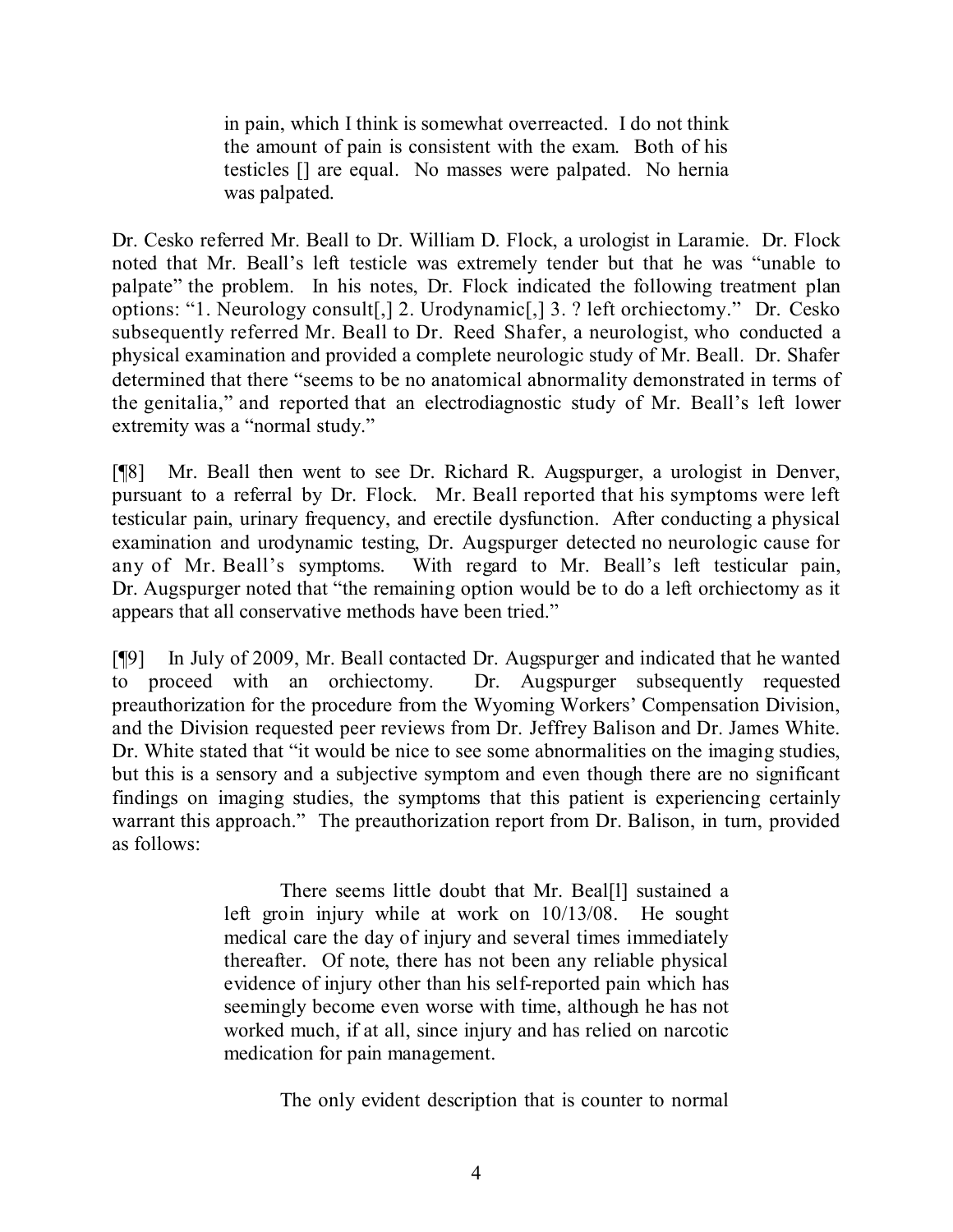physical findings is contained in a letter to the division by Dr. Cesko written 04/02/09 that claims the left testis is spongy and non-functional. This is at odds with three urologists, a general surgeon, and about three other primary care providers. It is thereby discarded as being inaccurate.

More problematic is the linkage of erectile dysfunction to the accident. . . . Coupled with a normal neurological exam, essentially normal urodynamics and neuromuscular testing as well as ultrasounds and CT scans that are urologically unremarkable, secondary gain and somatization become problematic considerations. Psychological evaluation is advised, particularly since erectile dysfunction may constitute a future potential claim.

Although this patient has had very detailed and generally quite adequate evaluations, I would suggest consideration of the following before orchiectomy.

- 1. [Testing to rule out diabetes.]
- 2. [Testing to rule out sarcoidosis.]

3. Request Dr. Augspurger block the inguinal spermatic cord with short-acting local anesthetic (Lidocaine) as well as a concurrent long-acting local (Marcaine). If the patient gets substantial relief, he may be suffering from Chronic Regional Pain Syndrome (CRPS) Type II from a traumatic injury to the genital branch of the left genitofemoral nerve or similarly to the illison in all nerve nearby. A simple sensory neurectomy could potentially yield substantial, if not complete, relief and can be completed as an outpatient under local and minimal sedation.

If all the above fails, orchiectomy is the remaining logical choice. Testicular prosthetic implantation would be up to the patient.

. . .

[¶10] Based on the reports provided by Drs. Balison and White, the Division issued preauthorization approval for the surgery on August 31, 2009. The approval noted as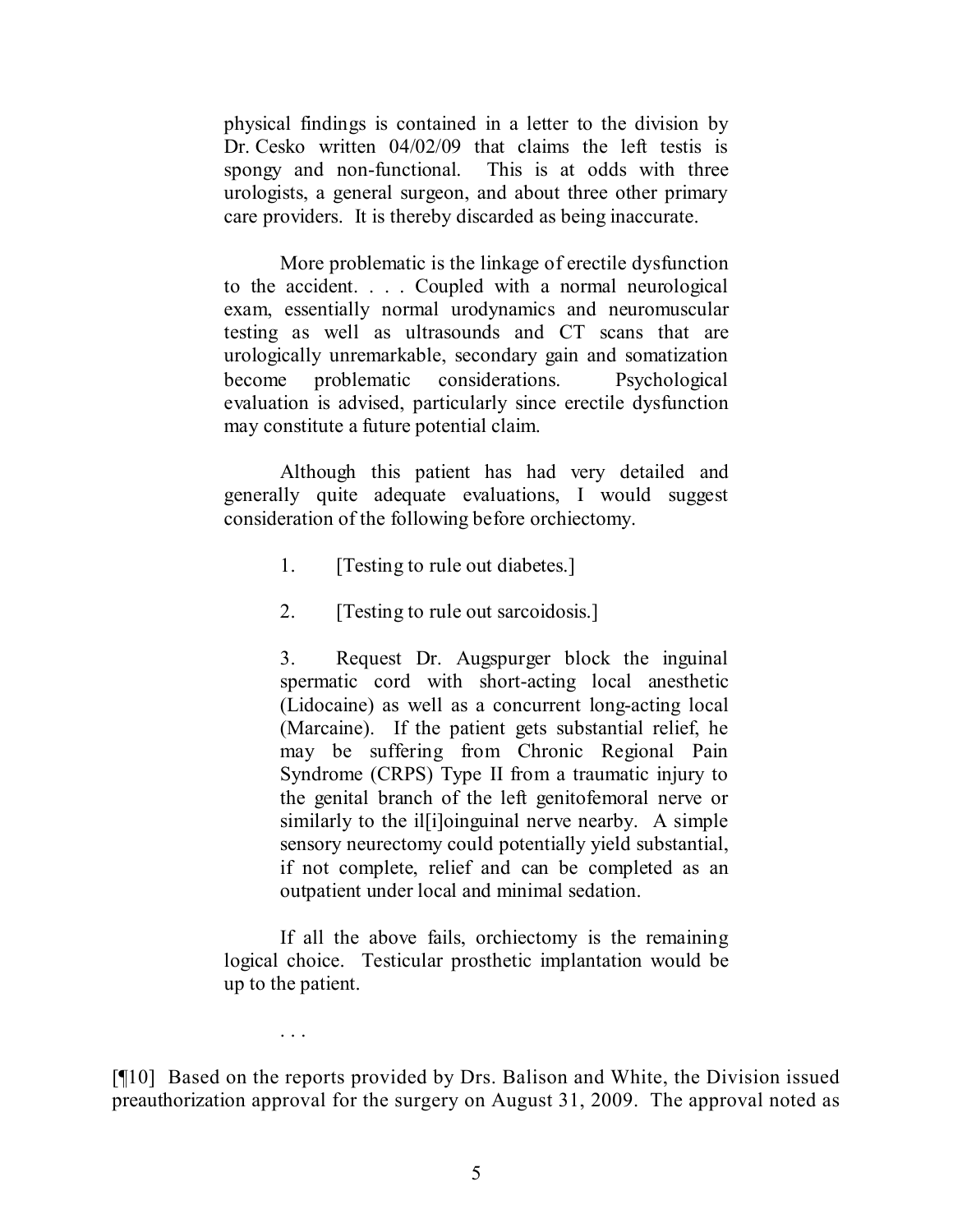# follows:

Either the injured worker or the employer may object to this determination and request a hearing. Affected parties have a right to a hearing before a hearing examiner as provided by the Wyoming Worker's Compensation Act and to legal representation. The Division must receive a written request for a hearing on or before September 15, 2009. If a timely written request for hearing is not filed with the Division, the final determination by the Division pursuant to W.S. § 27-14- 601(k) shall not be subject to further administrative or judicial review.

On September 15, Sky Blue objected to the Division's determination, claiming that (1) Mr. Beall's condition did not meet the definition of "injury" under Wyo. Stat. Ann. § 27-14-102(a)(xi); (2) that there was no evidence that Mr. Beall sustained an injury in the course of his employment with Sky Blue; and (3) that the medical procedures proposed to treat Mr. Beall's condition were not "medically reasonable, necessary or appropriate under the circumstances." The matter was referred to the Medical Commission to determine whether the procedure was "medically reasonable and necessary" as a result of the October 2008 workplace injury. Approximately two weeks after Sky Blue objected to the Division's determination, and one week after the matter was referred to the Medical Commission, Mr. Beall proceeded with the orchiectomy. A post-operative pathology report of the testicle revealed "no grossly evident mass lesions" and indicated that the testicle was functional.

[¶11] The contested case hearing was held on July 22, 2010. The Commission heard testimony from Mr. Beall and was presented with extensive medical records from each of his treatment providers, as well as deposition testimony from Dr. Augspurger. After considering all of the evidence, the Commission concluded that "the orchiectomy procedure was not reasonable and necessary medical care as related to the October 13, 2008, work injury." The Commission also determined that

> Mr. Beall has not established a causal connection between the orchiectomy procedure and the work injury of October 13, 2008, and benefits related thereto are therefore found to be non-compensable. Mr. Beall, at most, sustained a minor injury to his ischiorectal/scrotal area, which was fully resolved by the time he saw Dr. Chizever on February 11, 2009.

The district court affirmed the Medical Commission's decision. Mr. Beall appealed the district court's decision to this Court.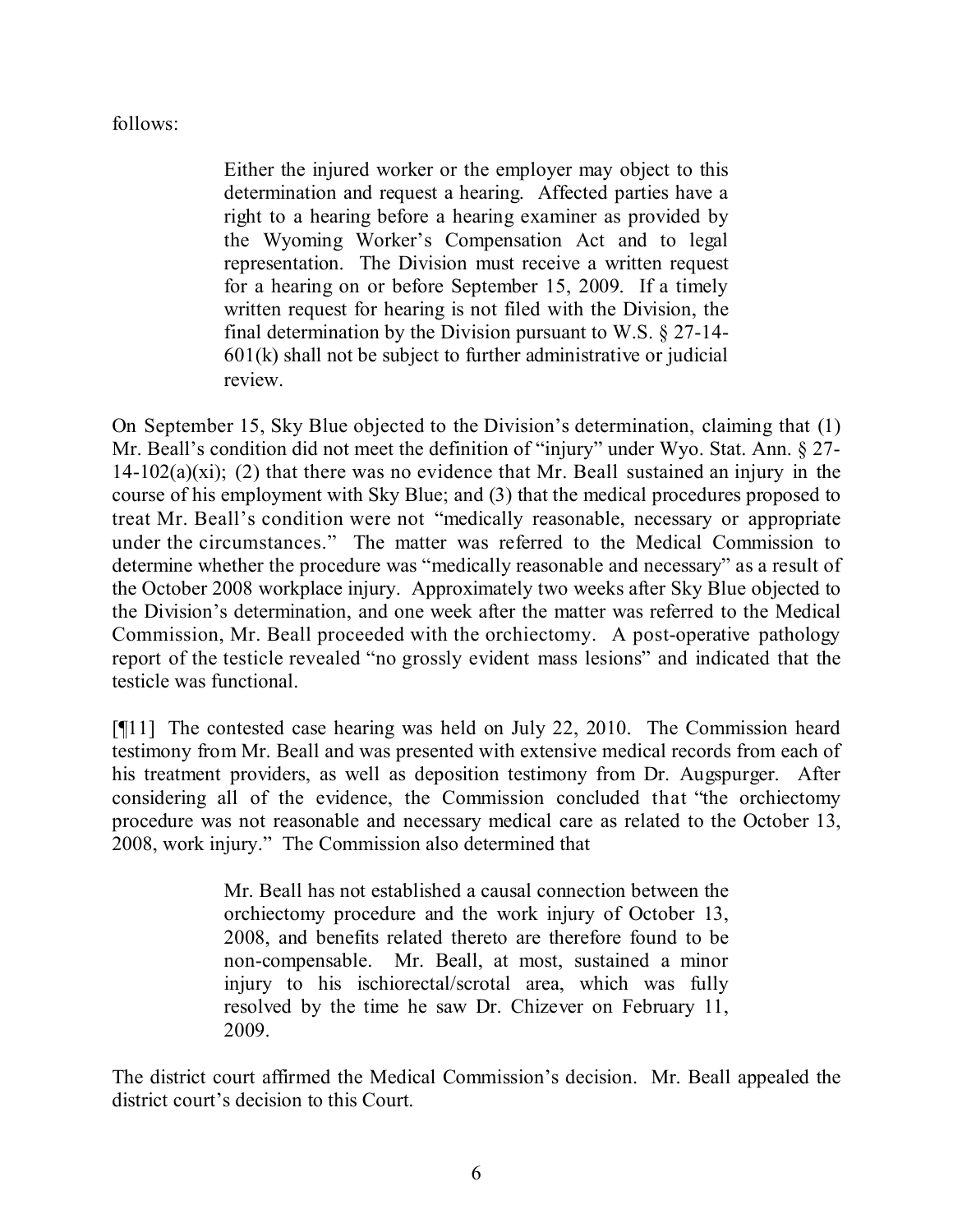#### *STANDARD OF REVIEW*

[¶12] Review of an administrative agency's action is governed by the Wyoming Administrative Procedure Act, which provides that:

> (c) To the extent necessary to make a decision and when presented, the reviewing court shall decide all relevant questions of law, interpret constitutional and statutory provisions, and determine the meaning or applicability of the terms of an agency action. In making the following determinations, the court shall review the whole record or those parts of it cited by a party and due account shall be taken of the rule of prejudicial error. The reviewing court shall:

. . .

(ii) Hold unlawful and set aside agency action, findings and conclusions found to be:

> (A) Arbitrary, capricious, an abuse of discretion or otherwise not in accordance with law;

> (B) Contrary to constitutional right, power, privilege or immunity;

> (C) In excess of statutory jurisdiction, authority or limitations or lacking statutory right;

> (D) Without observance of procedure required by law; or

> (E) Unsupported by substantial evidence in a case reviewed on the record of an agency hearing provided by statute.

Wyo. Stat. Ann. § 16-3-114(c) (LexisNexis 2009). We review an administrative agency's findings of fact pursuant to the substantial evidence test. *Dale v. S & S Builders*, *LLC*, 2008 WY 84, ¶ 22, 188 P.3d 554, 561 (Wyo. 2008). Substantial evidence is relevant evidence which a reasonable mind might accept in support of the agency's conclusions. *Id.*, ¶ 11, 188 P.3d at 558. Findings of fact are supported by substantial evidence if, from the evidence in the record, this Court can discern a rational premise for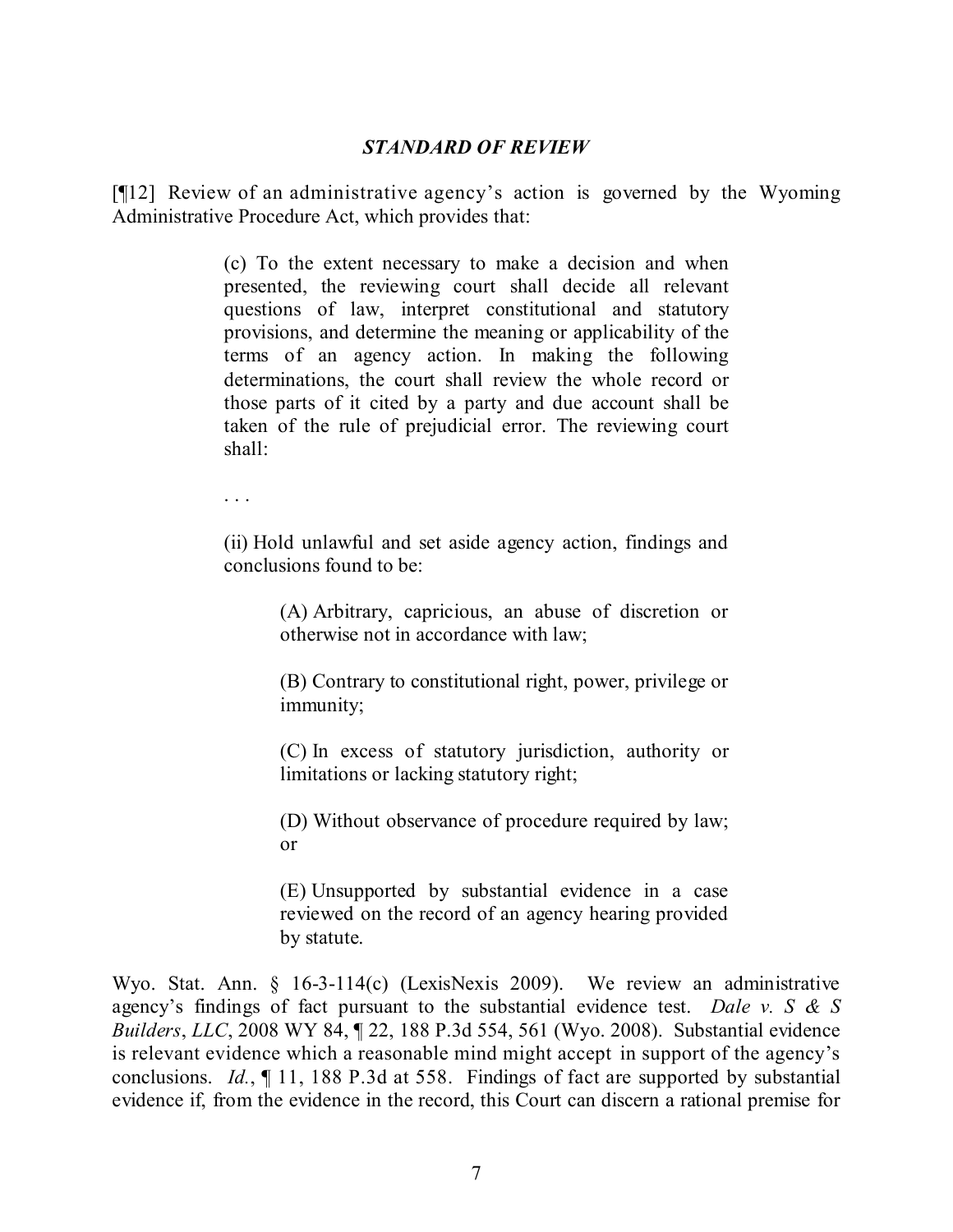the agency's findings. *Middlemass v. State ex rel. Wyo. Workers' Safety & Comp. Div.*, 2011 WY 118, ¶ 11, 259 P.3d 1161, 1164 (Wyo. 2011).

[¶13] The arbitrary and capricious standard of review is used as a "safety net" to catch agency action which prejudices a party's substantial rights or which may be contrary to the other review standards under the Administrative Procedure Act, yet is not easily categorized or fit to any one particular standard. *Dale*, ¶ 23, 188 P.3d at 561. The arbitrary and capricious standard applies if the agency failed to admit testimony or other evidence that was clearly admissible, or failed to provide appropriate findings of fact or conclusions of law. *Id.* We review an agency's conclusions of law *de novo*. *Id.*, ¶ 26, 188 P.3d at 561-62.

# *DISCUSSION*

# *Burden of Proof*

[¶14] A claimant in a workers' compensation case generally has the burden of proving each of the essential elements of the claim by a preponderance of the evidence. *Kenyon v. State ex rel. Wyo. Workers' Safety & Comp. Div.*, 2011 WY 14, ¶ 22, 247 P.3d 845, 851 (Wyo. 2011). In this case, however, Mr. Beall contends that the Medical Commission improperly assigned to him the burden of proving his claim for reimbursement of medical expenses. Citing our recent decision in *Lane-Walter v. State ex rel. Wyo. Workers' Safety & Comp. Div.*, 2011 WY 52, 250 P.3d 513 (Wyo. 2011), Mr. Beall claims that the Division's preauthorization for the orchiectomy established a presumption that he was entitled to reimbursement for his medical expenses, and that the burden shifted to his employer to prove that the procedure was not reasonable or necessary treatment related to his workplace injury. He further contends that placing the burden of proof on his employer "is also consistent with the law of placing the burden on the party who asserts the affirmative of any issue."

[¶15] We note initially that, at the contested case hearing, Mr. Beall did not claim that the Commission improperly allocated the burden of proof. Rather, Mr. Beall's counsel expressly acknowledged that Mr. Beall had the burden of proving that he was entitled to reimbursement for his medical expenses:

> We believe the evidence will also show that the surgery Mr. Beall submitted to was appropriate and necessary. We believe the evidence will meet Mr. Beall's burden of proof. And at the end of the testimony, we will respectfully ask the Medical Commission to find that Mr. Beall has met his burden and that preauthorization for the surgery was appropriate and that the resulting surgery and medical care was necessary and appropriate.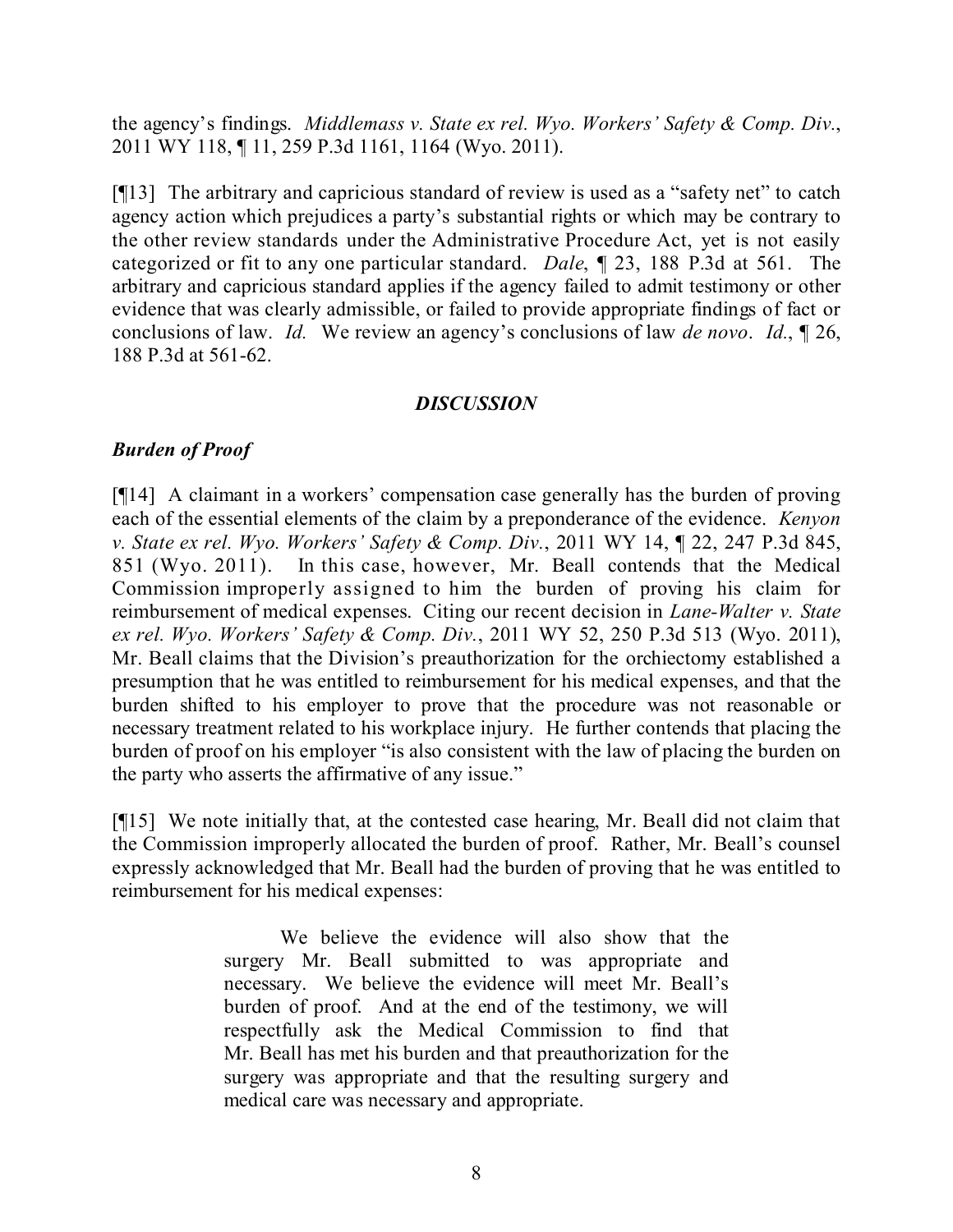Generally, we do not consider issues on appeal that have not been raised in an administrative action. *Watkins v. State ex rel. Wyo. Workers' Safety & Comp. Div.*, 2011 WY 49, 122, 250 P.3d 1082, 1089 (Wyo. 2011).

> We have recognized in more than a few decisions . . . that orderly procedure and good administration require that objections to the proceedings of an administrative agency be made while it has opportunity for correction in order to raise issues reviewable by the courts.

*Id.* (quoting *Wyoming Bancorporation v. Bonham*, 527 P.2d 432, 439 (Wyo. 1974)). In Mr. Beall's case, however, he was prompted to raise an issue as to proper allocation of the burden of proof by our decision in *Lane-Walter*, which was issued after the Commission's order denying benefits but before Mr. Beall's appeal reached this Court.<sup>2</sup> In *Lane-Walter*, although the claimant had not previously raised the issue, we indicated that, under the unusual circumstances of that case, the Division should have the burden of proving the claimant's treatment was not reasonable or necessary. In order to dispel any notion that Mr. Beall was merely a victim of timing, we will proceed to evaluate the merits of Mr. Beall's assertion that he should not have the burden of proving his claim for reimbursement of medical expenses.

[¶16] The Division's decision to preauthorize medical care is governed by Wyo. Stat. Ann. § 27-14-601(o), which provides as follows:

> (o) The division pursuant to its rules and regulations may issue a determination of preauthorization for an injured worker's nonemergency hospitalization, surgery or other specific medical care, subject to the following:

> > (i) The division's determination that the worker suffered a compensable injury is final and not currently subject to contested case or judicial review;

> > (ii) A claim for preauthorization is filed by a health care provider on behalf of the injured worker;

 $2$  Two weeks after the district court issued its decision affirming the Medical Commission's order. Mr. Beall, relying on the decision in *Lane-Walter*, filed a petition requesting the court to relieve him from the judgment. The district court denied the petition.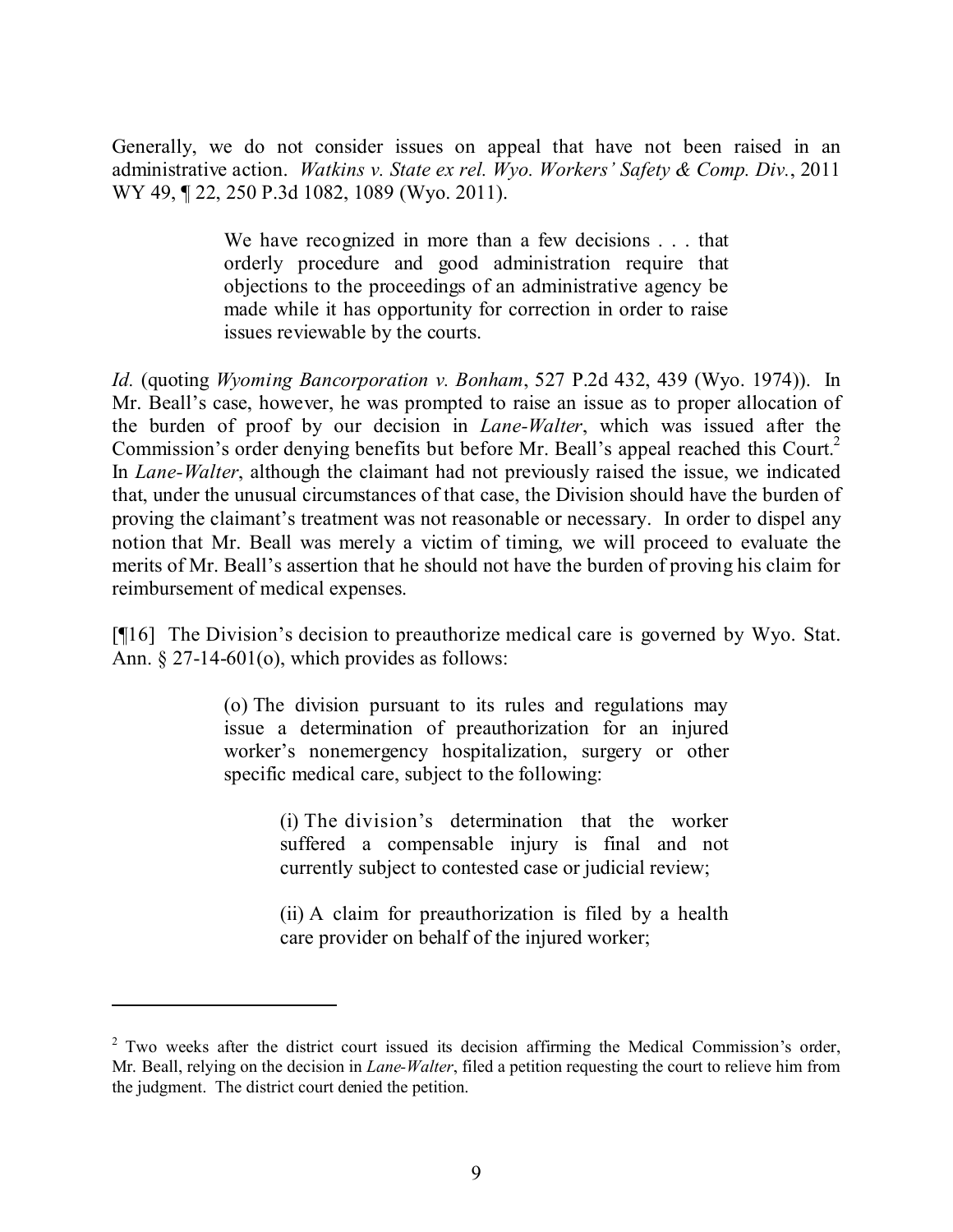(iii) *The division's determination pursuant to this subsection is issued in accordance with the procedures provided in subsection (k) of this section*;

(iv) Following a final determination to preauthorize, the necessity of the hospitalization, surgery or specific medical care shall not be subject to further review and providers' bills shall be reviewed only for relatedness to the preauthorized care and reasonableness in accord with the division's fee schedules.

(Emphasis added.) Subsection (k), in turn, provides in relevant part that

(k) Determinations by the division pursuant to this section and W.S. 27-14-605 shall be in accordance with the following:

> (i) The initial review of entitlement to benefits pursuant to subsections (a) and (e) of this section shall be made by the division within fifteen (15) days after the date the injury report or claim is filed. Following initial review, the division shall issue a final determination or if a final determination cannot be made based upon available information at that time, the division may issue a request for additional information as necessary;

. . .

(iv) *Any interested party may request a hearing before a hearing examiner on the final determination of the division by filing a written request for hearing with the division within fifteen (15) days after the date the notice of the final determination was mailed by the division.*

. . .

(vi) If timely written request for hearing is not filed, the final determination by the division pursuant to this subsection shall not be subject to further administrative or judicial review, provided however that, in its own discretion, the division may, whenever benefits have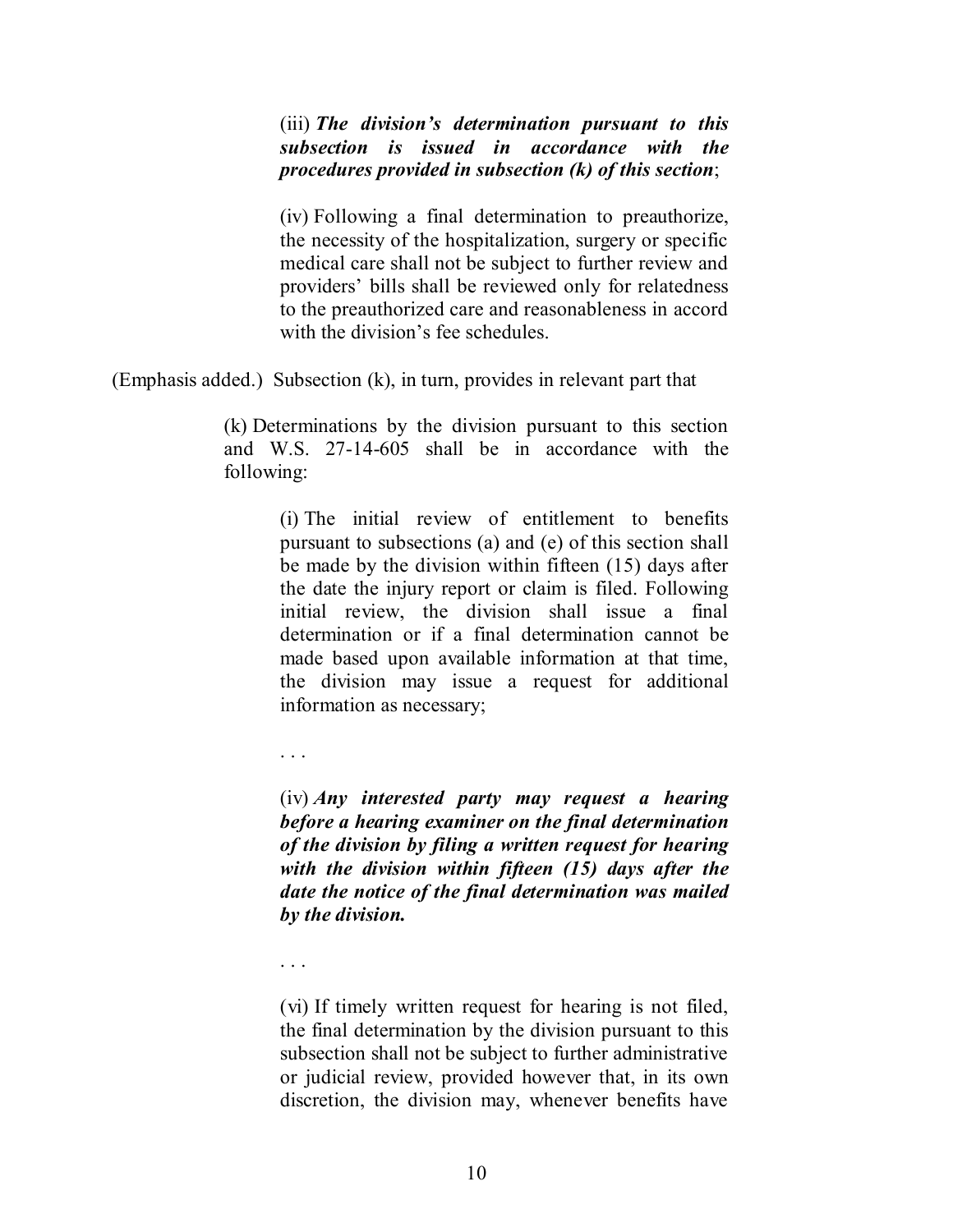been denied to a worker, make a redetermination within one (1) year after the date of an original determination regardless of whether or not a party has filed a timely appeal pursuant to paragraph (iv) of this subsection.

(Emphasis added.) In providing that preauthorization for an injured worker's medical care is subject to the procedures in subsection (k), the statute preserves the ability of an employer or other interested party to request a hearing on the preauthorization decision, as occurred in the present case.

[¶17] Additionally, Wyo. Stat. Ann. § 27-14-606 provides that no determinations are final under the Worker's Compensation Act without notice and an opportunity for a hearing:

> Each determination or award within the meaning of this act is an administrative determination of the rights of the employer, the employee and the disposition of money within the worker's compensation account as to all matters involved. No determination shall be final without notice and opportunity for hearing as required by this act.

In *Martinez v. State ex rel. Wyoming Workers' Comp. Div.*, 917 P.2d 619 (Wyo. 1996), we analyzed this statute in the context of a dispute involving an employer's claim for reimbursement of benefits received by an injured worker, as well as that worker's claims for further benefits relating to the same injury. The hearing examiner concluded that the employer did not meet its burden of proving that the employee's benefits should be terminated and, as a result, awarded benefits to the employee on his outstanding claims and denied the employer's request for a modification of the benefits which had already been paid. *Id.*, 917 P.2d at 620. On appeal, the district court reversed the hearing examiner's decision with respect to the employee's outstanding claims, reasoning that the employee had the burden of proving that he was entitled to receive compensation for those claims. *Id.*, 917 P.2d at 620-21. In upholding the district court's decision, we cited Wyo. Stat. Ann. § 27-14-606, and, quoting from a prior decision, noted that "the employer is entitled to dispute any award or claim on the basis that it is unreasonable or improper, and certainly can raise the question as to whether the award or claim is causally related to the industrial accident which occurred or whether it may be attributable to some other event." *Id.*, 917 P.2d at 621 (quoting *Herring v. Welltech, Inc.*, 660 P.2d 361, 366 (Wyo. 1983)). We concluded as follows:

> From the clear language of § 27-14-606 and this Court's decisions which have interpreted the statute, it is obvious that the normal process for an employer's objection applied to the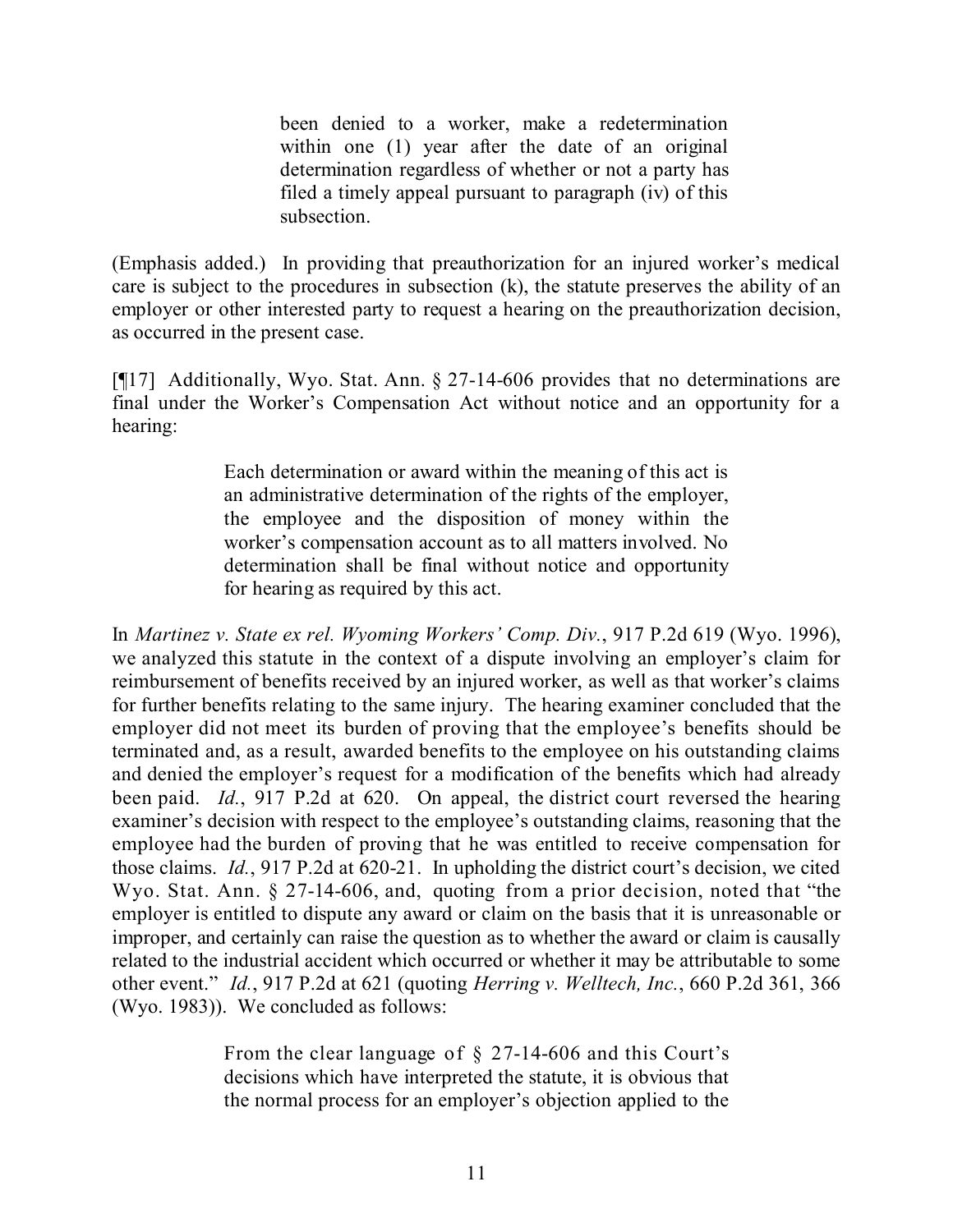employee's outstanding claims. It follows, then, that the employee bore the usual burden of proving that he was entitled to receive benefits for his outstanding claims. To place the burden of proof on the employer to dispute an employee's right to receive benefits on any further claims after the employee's first claim has been approved would effectively nullify the provisions of § 27-14-606.

*Martinez*, 917 P.2d at 621. *See also Johnson v. State ex rel. Wyo. Workers' Safety & Comp. Div.,* 2010 WY 166, 244 P.3d 491 (Wyo. 2010).

[¶18] Although *Martinez* is distinguishable based on the fact that there was no decision to preauthorize medical treatment in that case, we find that the statutes mandate the same result. Wyo. Stat. Ann.  $\S 27$ -14-601(k)(iv) and Wyo. Stat. Ann.  $\S 27$ -14-606 each preserve an employer's ability to object to a determination to preauthorize treatment. Further, Wyo. Stat. Ann. § 27-14-601 does not set forth any evidentiary presumptions arising from preauthorization that would support an injured worker's claim for benefits or shift the burden of proof. Accordingly, there is no indication in the statute that the burden shifts to the party objecting to preauthorization to disprove any elements of an injured worker's claim. Despite the Division's grant of preauthorization for Mr. Beall's orchiectomy, the burden remained with Mr. Beall to prove that he was entitled to reimbursement for his medical expenses.

[¶19] Our decision in *Lane-Walter* does not require a different result. In that case, the claimant entered into a settlement agreement with the Workers' Safety and Compensation Division in 1997 requiring the Division to pay for medical expenses related to the claimant's back injury. *Lane-Walter*, ¶ 5, 250 P.3d at 515. In 2007, the claimant sought preauthorization for a surgical procedure but was informed by the Division that no preauthorization for the procedure was required. *Id.*, ¶¶ 8-9, 250 P.3d at 516. The claimant proceeded with the surgery without objection from the Division or the claimant's employer. *Id.* After the surgery, the Division denied benefits on the basis that the procedure was not reasonable or necessary. *Id.*, ¶ 1, 250 P.3d at 514. The matter was referred to the Medical Commission, which upheld the Division's denial of benefits. *Id.* In reversing the district court's decision upholding the Medical Commission's denial of benefits, we indicated that under the unusual circumstances presented, the burden should have shifted to the Division to prove that the claimant's procedure was not reasonable and not medically necessary. *Id.*, ¶ 18, 250 P.3d at 519. Ultimately, however, we reversed the Medical Commission's decision because it was not supported by substantial evidence. We concluded that

> To the extent that Lane-Walter had a burden of proof in this case, we hold: There is not substantial evidence to support the agency's decision to reject the evidence offered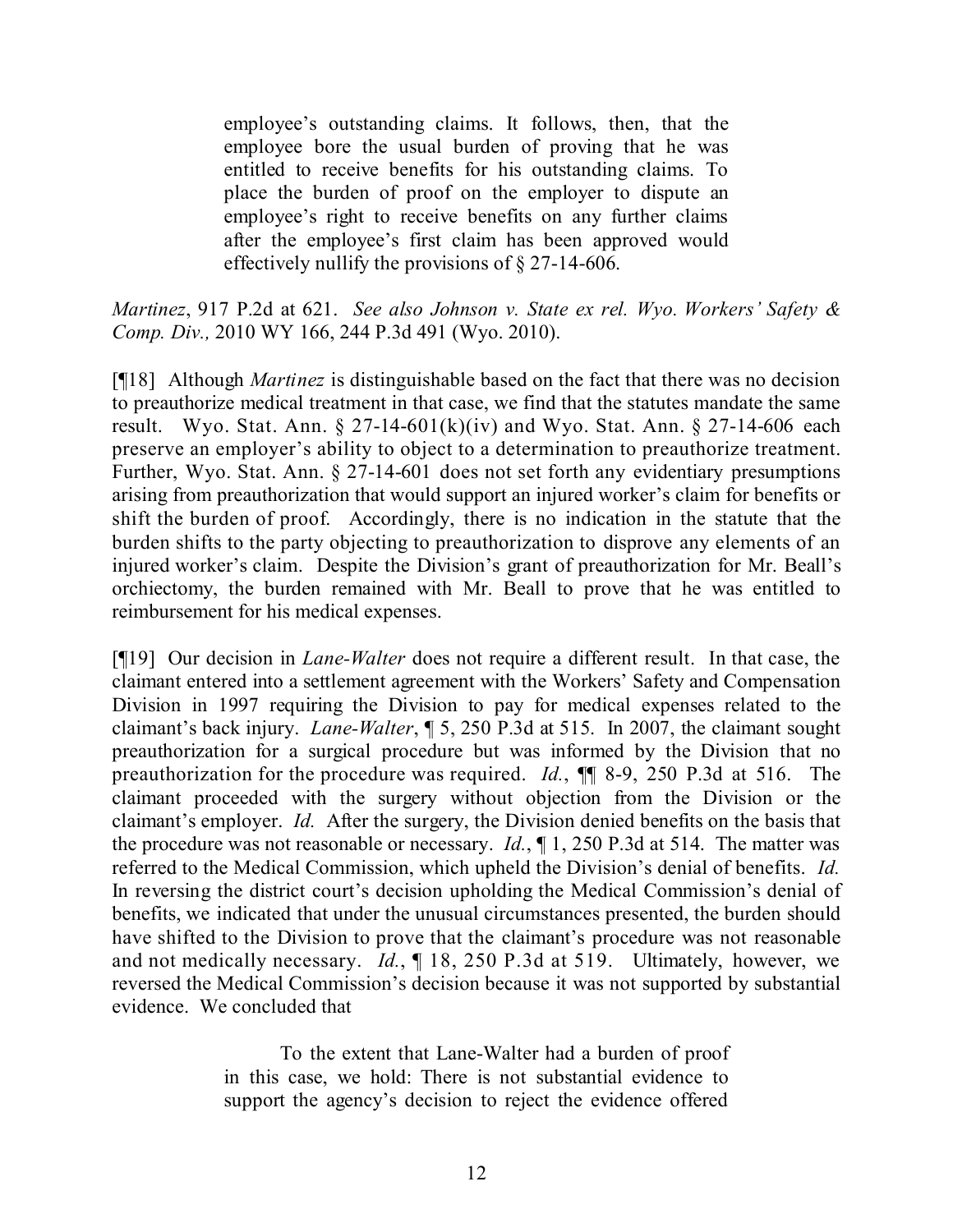by Lane-Walter. We reach that decision by considering whether the Medical Commission's conclusions were contrary to the overwhelming weight of the evidence in the record as a whole. The Medical Commission's determinations that both Dr. Horne and Lane-Walter were not credible witnesses are not supported by substantial evidence, i.e., there is not relevant evidence in the record which a reasonable mind might accept in support of the Medical Commission's conclusions. The order of the district court affirming the Medical Commission is reversed.

*Id.*, **[22, 250 P.3d at 520.** 

[¶20] The present case is distinguishable from *Lane-Walter*. In this case, the Division never gave any indication to Mr. Beall that preauthorization for the orchiectomy was not required, but rather followed the relevant statutory procedures by providing notice of preauthorization to Mr. Beall's employer. Mr. Beall's employer objected to the preauthorization within the period set by Wyo. Stat. Ann. § 27-14-601(k). Further, there was no settlement agreement in this case stipulating that Mr. Beall experienced a workplace injury or that his employer would pay for medical treatments related to that injury. In light of these facts, we find that our decision in *Lane-Walter* does not require shifting of the burden of proof in this case. The burden remained with Mr. Beall to prove all elements of his claim. *See, e.g., Kenyon*, ¶ 22, 247 P.3d at 851.

# *Substantial Evidence*

[¶21] The Wyoming Worker's Compensation Act provides benefits for work-related injuries. An "injury" is defined by the Act as follows:

> "Injury" means any harmful change in the human organism other than normal aging and includes damage to or loss of any artificial replacement and death, arising out of and in the course of employment while at work in or about the premises occupied, used or controlled by the employer and incurred while at work in places where the employer's business requires an employee's presence and which subjects the employee to extrahazardous duties incident to the business.

Wyo. Stat. Ann. § 27-14-102(a)(xi). Consistent with the phrase "arising out of and in the course of employment," we have explained that there must be "a causal nexus between the injury and some condition, activity, environment or requirement of the employment." *Shelest v. State ex rel. Wyo. Workers' Safety & Comp. Div.*, 2010 WY 3, ¶ 8, 222 P.3d 167, 170 (Wyo. 2010) (emphasis omitted).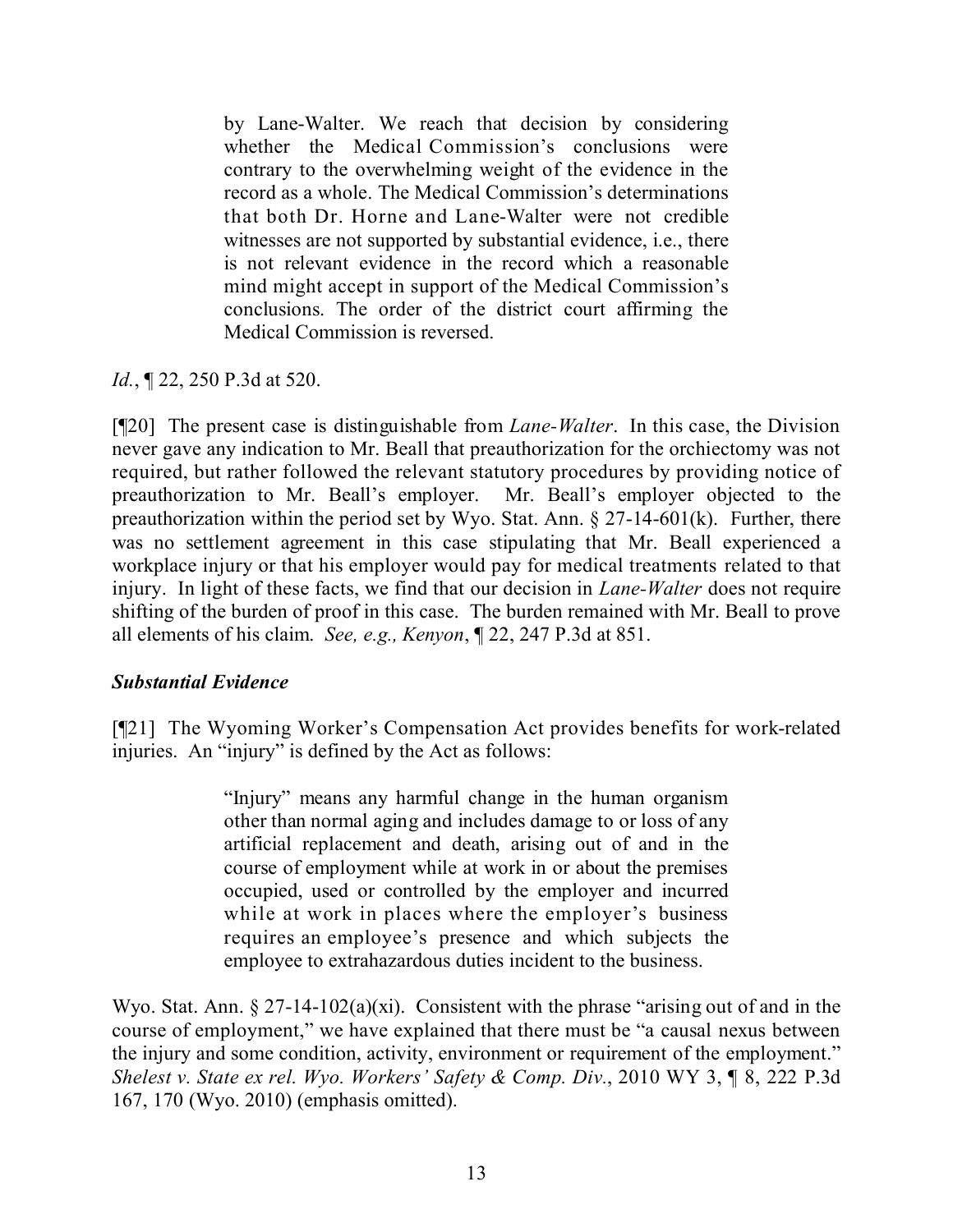[¶22] One of the benefits provided by the Worker's Compensation Act is payment of medical expenses for work-related injuries. "The expense of medical and hospital care of an injured employee shall be paid from the date of the compensable injury . . . ." Wyo. Stat. Ann. § 27-14-401(a). As indicated in the definition of "medical and hospital care," however, medical care must be reasonable and necessary in order for an expense to be covered by the Act: "'Medical and hospital care' when provided by a health care provider means any reasonable and necessary first aid, medical, surgical or hospital service . . . ." Wyo. Stat. Ann. § 27-14-102(a)(xii). The Rules and Regulations of the Workers' Compensation Division provide further guidance as to the meaning of the phrase "medically necessary": "'Medically necessary treatment' means those health services for a compensable injury that are reasonable and necessary for the diagnosis and cure or significant relief of a condition consistent with any applicable treatment parameter." Rules, Regulations and Fee Schedules of the Wyoming Workers' Safety and Compensation Division, Ch. 1, § 4(al).

[¶23] In this case, Mr. Beall was required to establish that the orchiectomy was reasonable and necessary medical treatment related to his workplace injury. The Medical Commission, in its Findings of Fact, Conclusions of Law, and Order, determined that Mr. Beall's orchiectomy was not reasonable and necessary:

> This Panel finds and concludes that the orchiectomy procedure was not reasonable and necessary medical care as related to the October 13, 2008, work injury. If Mr. Beall suffered an injury by slipping and falling at work on October 13, 2008, it was a minor injury to his groin, as revealed by slightly enlarged hydroceles and a small amount of, "... increased attenuation in the ischiorectal fossa fat which may be related to this patient's trauma and a small amount of edema in the region . . . . " (CAT scan of October 22, 2008), as indicated in his initial urologic workup. (Employer/Objector Exhibit 3-5). There are absolutely no objective medical findings of injury to the testicle indicated in examinations that occurred shortly after the incident. . . . Mr. Beall may have suffered a slight trauma to the scrotal area, as indicated by hydroceles and the slight swelling of the ischiorectal fossa fat, but that condition had fully resolved by the time he saw Dr. Chizever on February 11, 2009, at which time Dr. Chizever noted that the ". . . previously identified possible abnormality in the ischiorectal fossa found on CT now appears resolved on follow up study." (Employer/Objector Exhibit 5-3).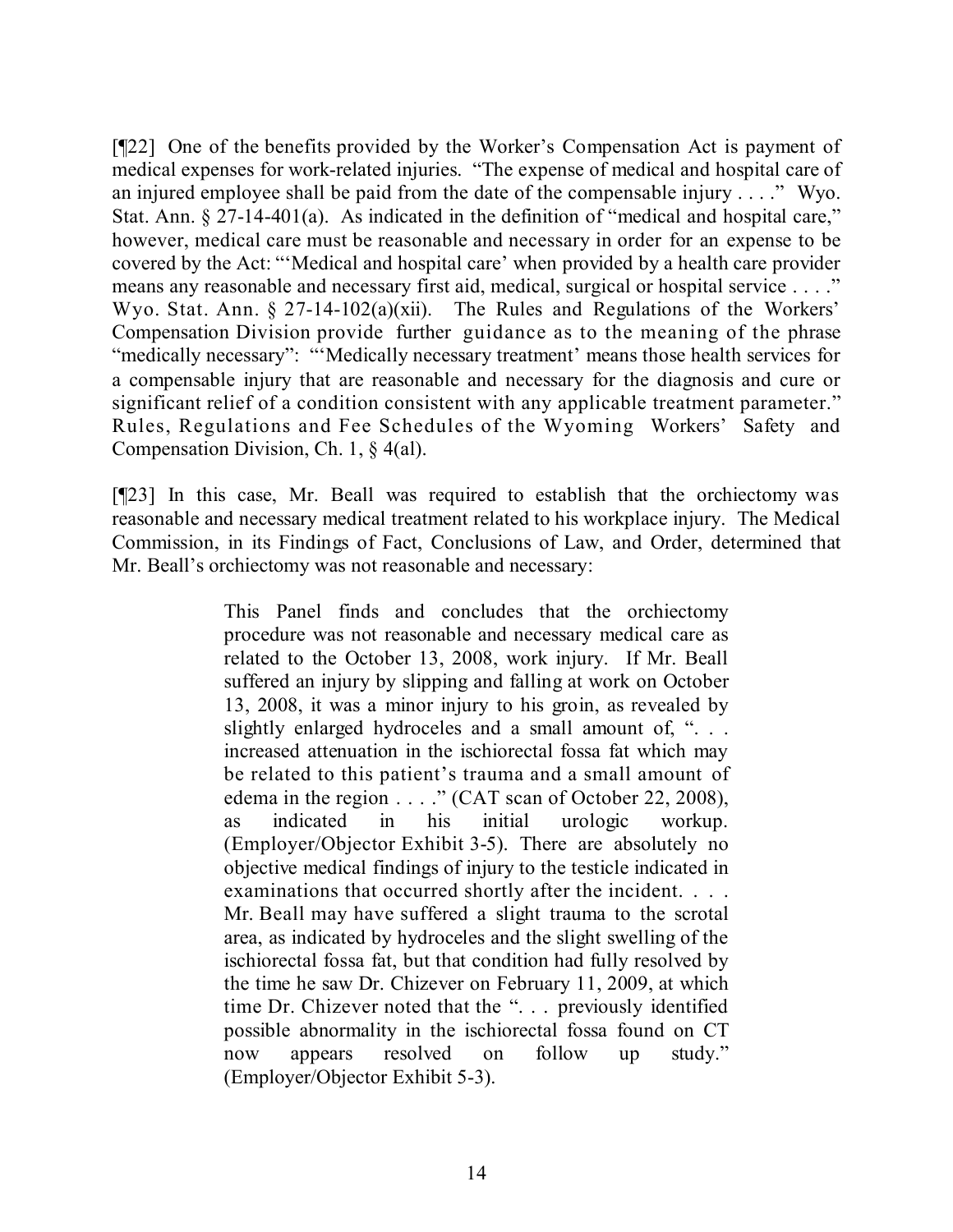In accordance with the finding that Mr. Beall's injury had fully resolved by the time he saw Dr. Chizever on February 11, 2009, the Medical Commission concluded that "all care and treatment after that date, including the orchiectomy surgery, is not related to the work injury of October 13, 2008, and is therefore found to be non-compensable."

[¶24] Mr. Beall claims that the Commission's determination that the orchiectomy was not related to his work injury is not supported by substantial evidence. He contends, first, that because he was the only witness to the accident, his testimony alone is sufficient to prove that he sustained a workplace injury. Second, he asserts that his pain was inherently subjective and that he was the only person who could testify about the pain he experienced as a result of his injury. With respect to this argument, Mr. Beall ascribes great evidentiary significance to the fact that he voluntarily chose to undergo the orchiectomy, suggesting that his election to proceed with the removal of his testicle leads inexorably to the conclusion that the procedure was medically necessary. Third, Mr. Beall claims that the Commission's adverse credibility determinations were based on an incorrect and biased examination of the evidence.

[¶25] To a large extent, Mr. Beall's first two claims do not address the question presented under our standard of review. The assertions that Mr. Beall's testimony was sufficient to prove his injury and that the subjective nature of his pain established that the orchiectomy was reasonable and necessary do not constitute direct challenges to the evidentiary grounds for the Commission's decision. Mr. Beall essentially asks this Court to reweigh the evidence and suggests that we ignore evidence supporting the Commission's findings. As we have previously noted, however, our task "is not to reweigh the evidence presented to the Commission but only to determine if substantial evidence exists to support its conclusion." *Watkins*, ¶ 25, 250 P.3d at 1091. When we consider Mr. Beall's claims in accordance with the parameters of the substantial evidence test, we must conclude that the Commission's finding that Mr. Beall's orchiectomy was not related to his workplace injury is supported by substantial evidence.

[¶26] The key finding of the Commission in this case was that Mr. Beall's workplace injury had resolved by the time of his visit to Dr. Chizever, over seven months prior to the orchiectomy. This conclusion finds ample support in the record. Dr. Chizever's notes from Mr. Beall's January 8, 2009 appointment indicate no abnormalities relating to Mr. Beall's testicles: "Urologic exam is normal . . . . Testes descended bilaterally. No gross evidence of hydrocele nor scrotal masses (see ultrasound report)." Dr. Chizever noted only the possibility of an abnormality with respect to Mr. Beall's ischiorectal fossa based on the CT scan at Central Wyoming Urological Associates on October 22: "Scrotal Ultrasound done October 22, report reviews suggesting bilateral small hydroceles. No ischemia. No masses. CT of the pelvis from October 22 films and report reviewed. Question of small abnormality in the soft tissue in ischiorectal fossa. No obvious gross lesions to my review." On February 11, 2009, after a follow-up CT scan, Dr. Chizever noted that the possible abnormality in the ischiorectal fossa appeared to be resolved. No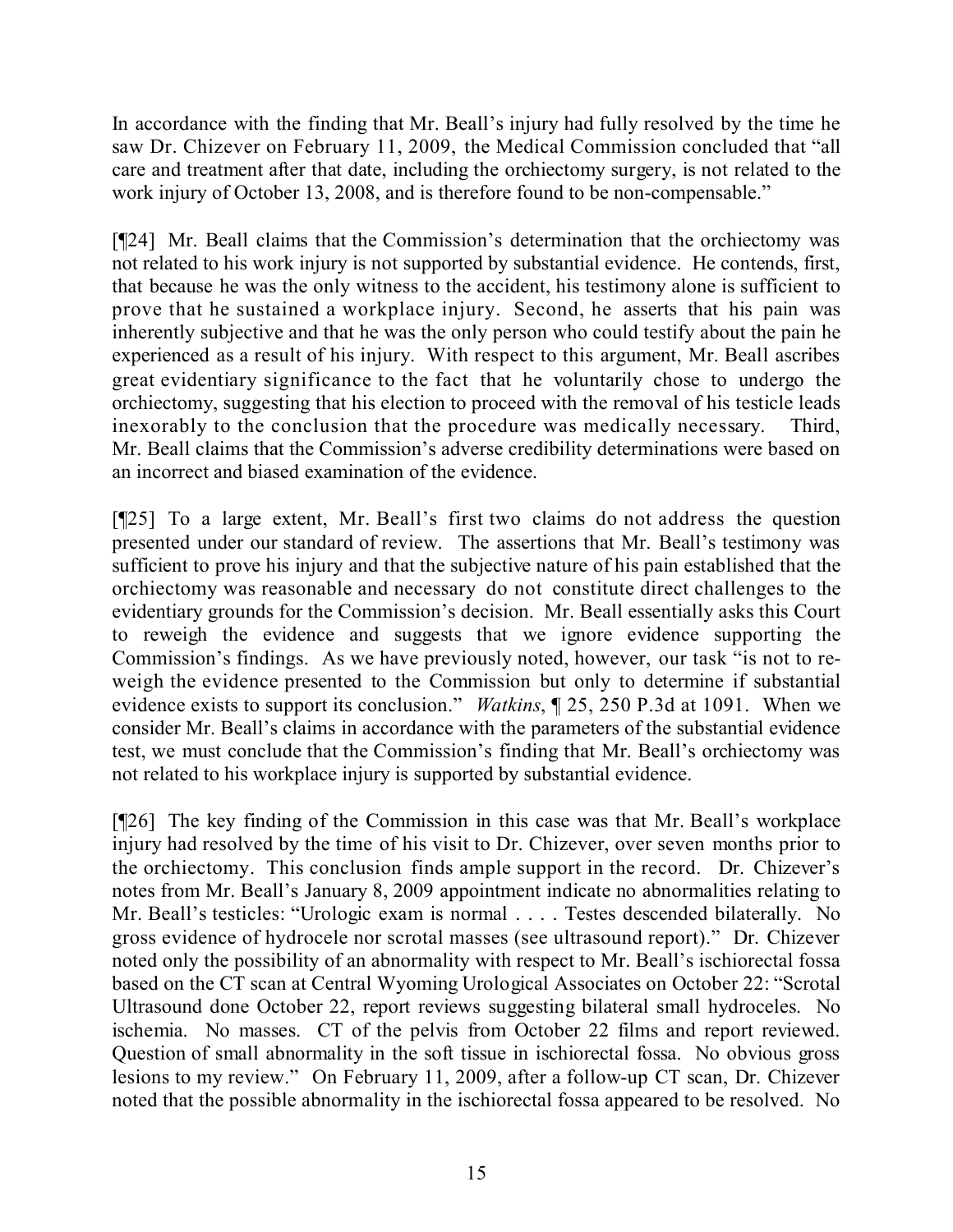abnormalities regarding Mr. Beall's testicles were noted. After Mr. Beall's examination, Dr. Chizever and Dr. Couch each notified the Division that Mr. Beall had been released to return to work.

[¶27] Further, the treatment providers who examined Mr. Beall during the hours and days immediately following his injury also could not identify any abnormalities in Mr. Beall's testicles. The physician's assistant who examined Mr. Beall in Rock Springs immediately after the incident found no objective indications of injury: "no swelling[,] no bruising[,] no mass[,] has some point tenderness to the inguinal and cord." Likewise, notes from the examination at Rawlins Urgent Care two days after the incident reveal only that there was "no blood in [Mr. Beall's] urine." Subsequent reports from Mr. Beall's physical examinations at Central Wyoming Urological Associates, and the results from his ultrasound and CT scan, also did not reveal objective signs of testicular trauma. In Mr. Sundquist's report of the physical examination conducted on Mr. Beall's first visit to Central Wyoming Urological Associates, he noted the following:

> SCROTUM: Scrotum is normal in appearance with no cysts, rashes, abnormal pigmentations, or lesions. No ecchymoses. Normal exam, but significant patient discomfort to palpation of the scrotum, scrotal contents and inguinal areas (L>R).

> TESTES: Testes are palpable in the scrotum and normal in size, symmetry and texture.

> EPIDIDYMIDES: Bilateral epididymides are palpable, posterolateral in position, of normal size and symmetry. No palpable mass.

VAS DEFERENS: Left and right are normal.

Consistent with these notations, the findings from the scrotal ultrasound ordered by Central Wyoming Urological Associates indicated that "The testes were homogeneous in echotexture without evidence of testicular laceration or hematoma in this patient status post trauma. Color Doppler flow demonstrated in both the right and left testes.<sup>3</sup> The epididymis was within normal limits bilaterally." Similarly, the findings from the pelvic CT scan indicated no abnormalities in Mr. Beall's pelvic region aside from the "small amount of increased attenuation in the ischiorectal fossa fat," which was resolved in a follow-up study as noted above. This evidence provides substantial support for the

<sup>&</sup>lt;sup>3</sup> Dr. Augspurger stated in his deposition that the Doppler flow shown on the scrotal ultrasound indicated good blood flow to the testicles.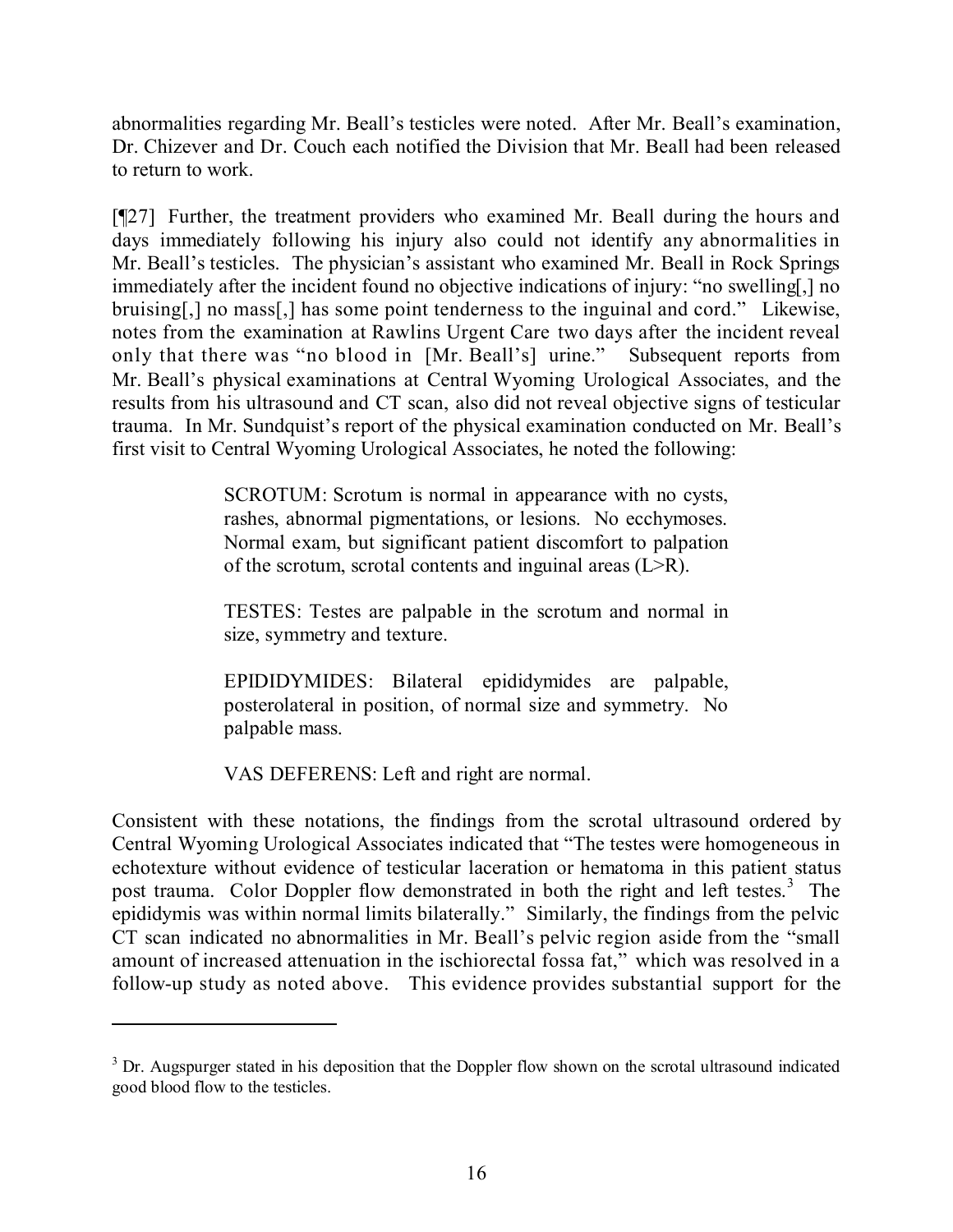Commission's findings.

[¶28] We are also not persuaded by Mr. Beall's challenges to the Commission's findings with respect to his credibility. As we recently reiterated, the fact finder is entitled to make assessments as to witness credibility and we are reluctant to overturn those judgments on appeal:

> "Credibility determinations are the unique province of the hearing examiner, and we eschew re-weighing those conclusions." *Hamilton v. State ex rel. Wyo. Workers' Safety & Comp. Div.*, 2001 WY 20, ¶ 11, 18 P.3d 637, 640 (Wyo. 2001). "We defer to the agency's determination of witness credibility unless it is clearly contrary to the overwhelming weight of the evidence." *Glaze v. State ex rel. Wyo. Workers' Safety & Comp. Div.*, 2009 WY 102, ¶ 29, 214 P.3d 228, 235 (Wyo. 2009). "If, in the course of its decision making process, the agency disregards certain evidence and explains its reasons for doing so based upon determinations of credibility or other factors contained in the record, its decision will be sustainable under the substantial evidence test." *Dale*, 2008 WY 84, ¶ 22, 188 P.3d at 561; *see also Chavez v. State ex rel. Wyo. Workers' Safety & Comp. Div.*, 2009 WY 46, ¶ 18, 204 P.3d 967, 971 (Wyo. 2009).

*Watkins*,  $\parallel$  23, 250 P.3d at 1090. We note that, in this case, Mr. Beall's credibility was essential to his claim for reimbursement of his medical expenses given the lack of objective medical findings with respect to his injury, and the fact that he received treatment based solely on his subjective reports of pain.

[¶29] Mr. Beall attacks three specific findings of the Commission which he asserts are not supported by the evidence. First, based on the following paragraph from the Commission's findings of fact, Mr. Beall claims that the Commission incorrectly concluded that statements made in his injury report, which indicated that he was told to go back to work after the incident, were inconsistent with his testimony at the contested case hearing:

> The fall itself was apparently not witnessed by any other party, and Mr. Beall testified at the Evidentiary Hearing and in spite of the injury report, in which Mr. Beall indicated that he was, " $\ldots$  told to go back to work  $\ldots$ ",  $\lceil \cdot \rceil$  that  $\lceil \cdot \rceil$  this foreman] told him to see [the safety coordinator]. Mr. Beall testified that [the safety coordinator] gave him some ibuprofen and a big bag of ice to put on his crotch area and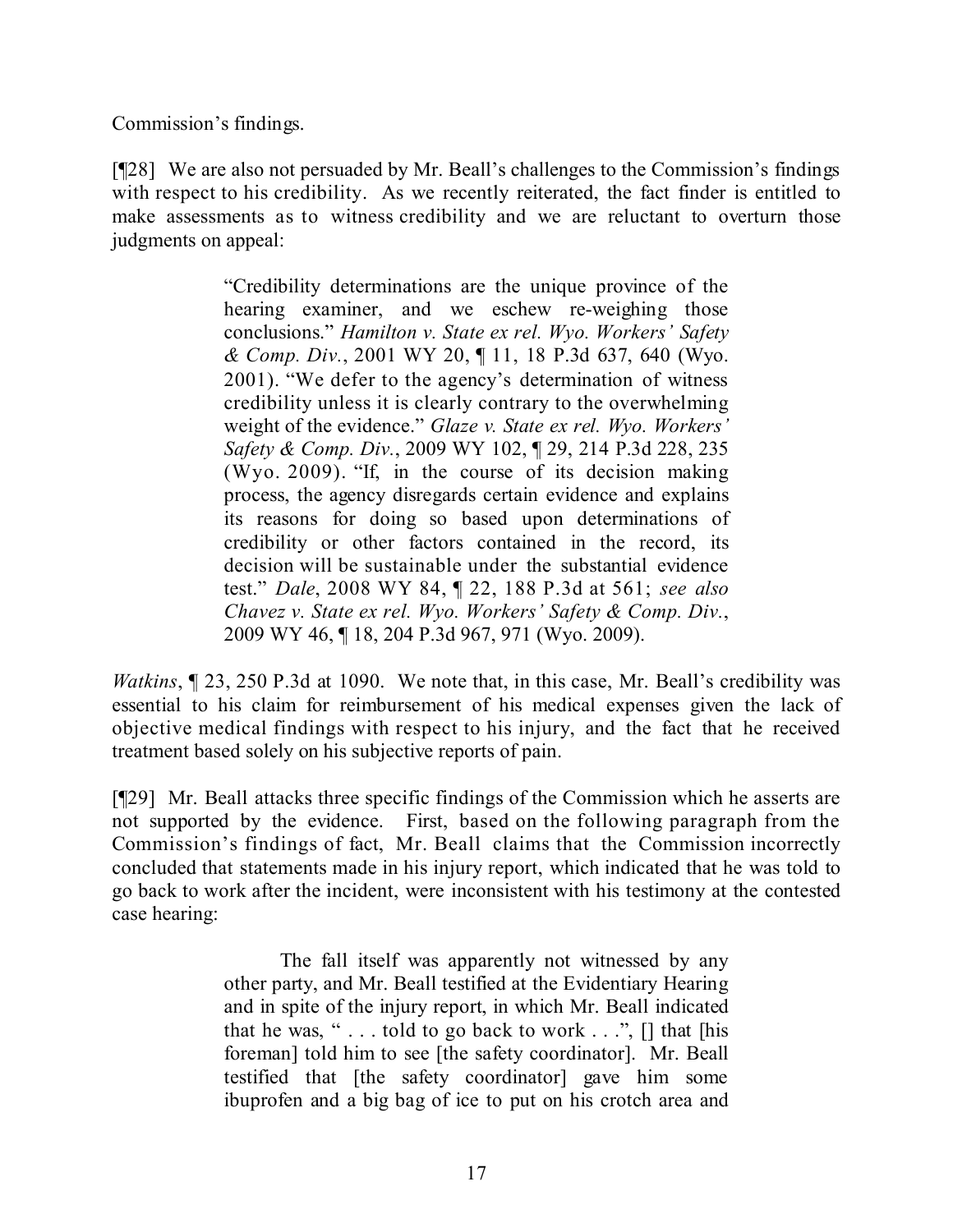then drove him to the doctor in Rock Springs, Wyoming, which is about one hour from the work site where the injury occurred.

Mr. Beall asserts that there is no inconsistency between his injury report and his testimony at the evidentiary hearing because he had been told to go back to work by the time he completed the injury report, several days after he was injured. In light of this explanation of the evidence, Mr. Beall concludes that "the Commission appears to be, once again, viewing the evidence in a light most likely to result in a denial of benefits."

[¶30] Second, Mr. Beall claims that the Commission improperly translated Dr. Augspurger's testimony that a person "may" see swelling after traumatic injury to the testicle into the statement that a person would "expect" to see swelling. He points to the following findings of fact:

> Dr. Augspurger also confirmed that Mr. Beall's testicle pain could be caused by a variety of conditions, and many of his patients, ". . . have testicular pain and we never find the exact etiology." (Employer/Objector's Exhibit 15-8, Augspurger Deposition Transcript page 8). Dr. Augspurger also indicated that if there was trauma to the testicle causing pain, one would expect to see, ". . . swelling of the testicle. Their scrotum may have changed colors, become black and blue from bleeding into the scrotum." (Employer/Objector's Exhibit 15-9, Augspurger Deposition Transcript page 9).

Dr. Augspurger's testimony, as it appears in the deposition transcript, stated as follows:

Q: Okay. So what would you look for in a patient who you believe has suffered trauma resulting [in] testicular pain? What sort of objective findings would you expect to see in a patient like that?

A: If you saw them acutely [within the first week or so after the injury], they may have an injury to the testicle with swelling of the testicle. Their scrotum may have changed colors, become black and blue from bleeding into the scrotum.

[¶31] Third, Mr. Beall claims that the Commission improperly discredited his testimony that he was screaming and vomiting after the incident because none of his coworkers observed him do these things and because the physician's assistant who examined him in Rock Springs did not indicate that he had been vomiting. Mr. Beall contends that the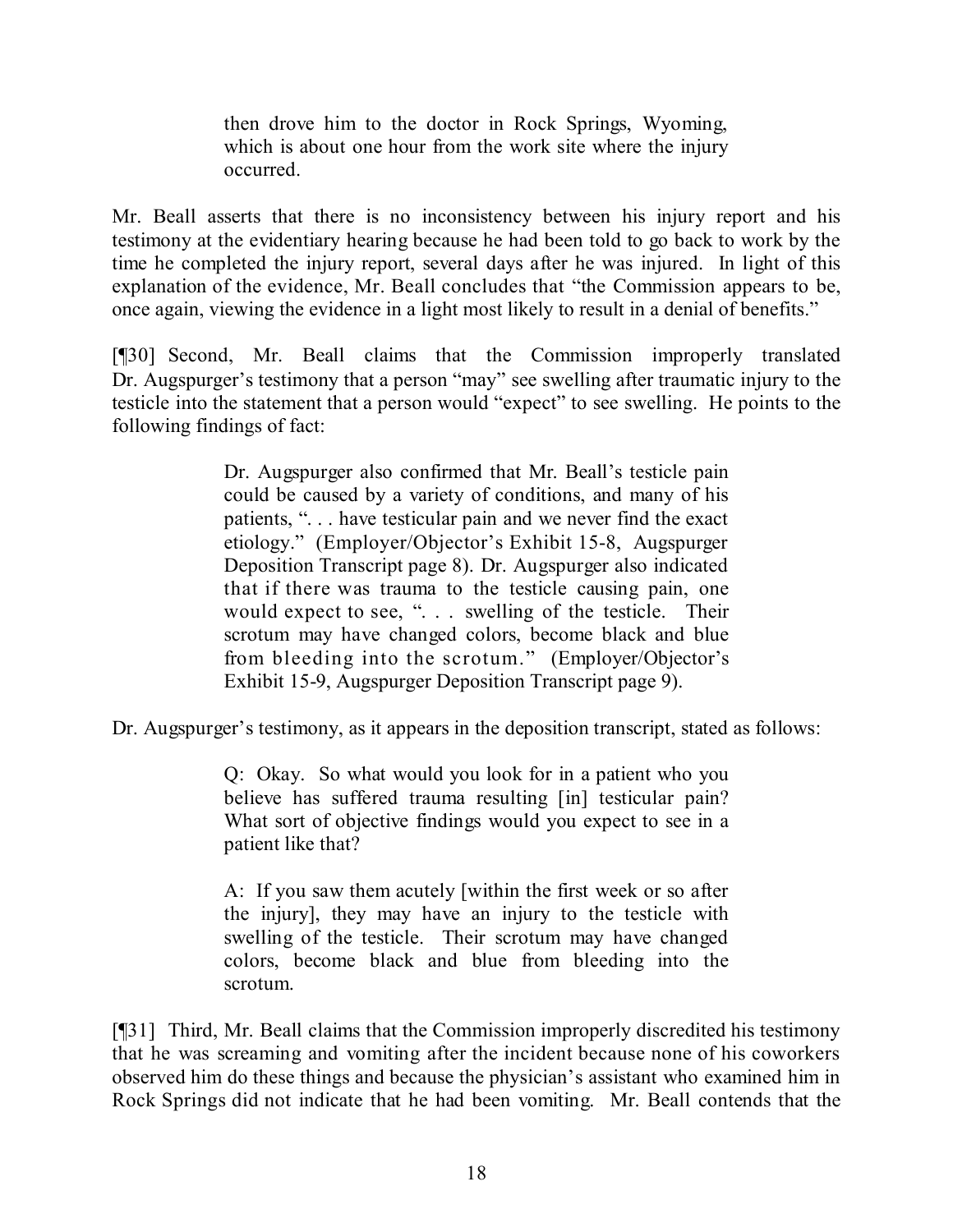Medical Commission could not properly rely on his coworkers' statements because they were not subject to cross-examination. He asserts that "While these types of hearsay statements are admissible as evidence in an administrative hearing, the lack of information in these incident reports is not conclusive evidence that an event did not occur." He also claims that any inconsistencies in his testimony "were not of the nature or magnitude" to overcome the conclusion that his surgery was medically necessary.

[¶32] We find no merit in Mr. Beall's assertions. Even if we accepted his claims without qualification, we could not conclude that the Commission's credibility findings are not supported by substantial evidence. The findings identified by Mr. Beall, to the extent that they actually reflect the Commission's doubts about Mr. Beall's credibility, constitute a negligible portion of the Commission's credibility findings, and are extraneous to the central issues identified by the Commission. Mr. Beall does not squarely contest the Medical Commission's principle credibility determinations, which were focused primarily on three distinct areas of concern: (1) Mr. Beall's failure to provide accurate or complete medical information relating to his injury to a succession of doctors and physicians' assistants; (2) Mr. Beall's failure to provide any of his treatment providers with information relating to a prior groin injury from which he experienced similar symptoms; and (3) Mr. Beall's demeanor and testimony at the contested case hearing.

[¶33] The Commission found that Mr. Beall's credibility was undermined by his failure to provide accurate or complete medical histories regarding his treatment to a series of health care providers. The Commission noted that Mr. Beall had provided incomplete medical information to Dr. Flock ("[T]here is no indication that any medical records from the prior medical consults had been provided to Dr. Flock for his review, including the prior urologic workup in Casper."), Dr. Cesko ("Mr. Beall failed to advise Dr. Cesko that he had already been through a full urological workup with Central Wyoming Urological Associates, P.C., and that [their] findings upon examination, were unremarkable."), and Dr. Shafer ("This Panel notes that Dr. Shafer was not provided the medical records of Dr. Couch, Dr. Cesko, or Dr. Flock, and relied exclusively on the subjective reporting of Mr. Beall, which was inaccurate and incomplete."). The Commission also found that Mr. Beall had provided misleading information to Dr. Augspurger. It noted that Dr. Augspurger's initial report from his examination of Mr. Beall stated that Mr. Beall had "significant swelling of his left testicle" at the time of injury, and that "[t]he testicle got a large size and now that has slowly resolved." The Commission found, however, that there was no indication that Mr. Beall experienced any swelling relating to his injury:

> This Panel notes that the initial workups that were provided by the Hunter Family Medical Clinic in Rock Springs, Wyoming, Rawlins Urgent Care in Rawlins, Wyoming, and Central Wyoming Urological Associates, P.C., in Casper, Wyoming, did not indicate a swollen testicle in any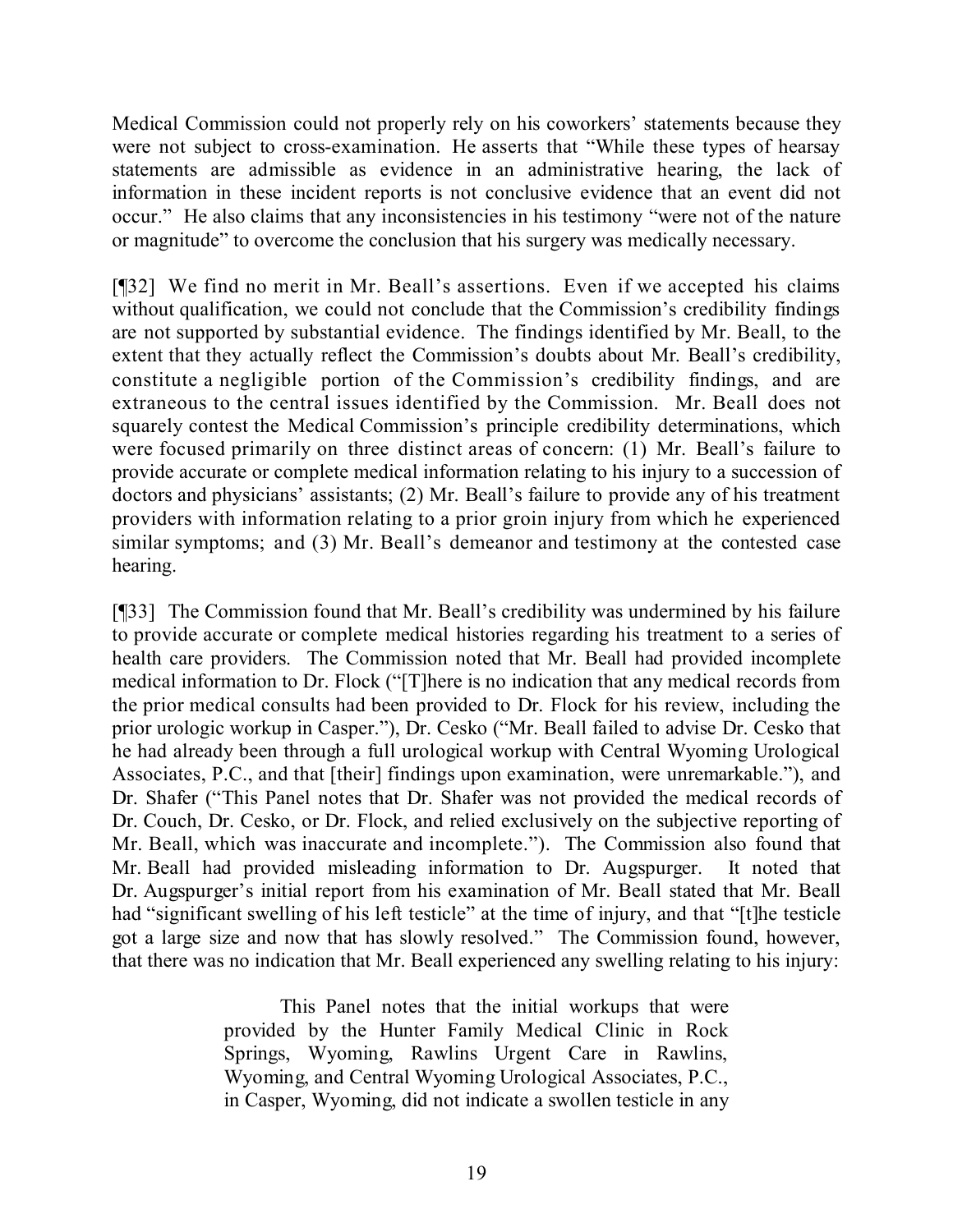of their medical records regarding Mr. Beall's examinations.

After further noting that Dr. Augspurger's deposition revealed that he had relied entirely on Mr. Beall's report of a traumatic injury to his groin, the Commission concluded as follows:

> As with the other physicians who provided treatment to Mr. Beall, Dr. Augspurger was provided an incorrect and incomplete medical history. Significantly, several prior evaluations, including neurologic evaluations and ultrasounds, were not provided to Dr. Augspurger. Mr. Beall has exhibited a pattern of repeatedly providing inaccurate, incomplete or pointedly misleading medical information to his treating physicians, including Dr. Augspurger. Dr. Augspurger and the other physicians relied upon those inaccuracies in providing medical care to Mr. Beall, including the left testicle removal, which was pursuant to Mr. Beall's request. It is noteworthy that the pathology report of the removed testicle basically shows a normal testicle that was functional.

Importantly, the Commission ultimately concluded that the inaccurate and incomplete medical histories supplied to Mr. Beall's treatment providers, and the medical opinions generated from that misinformation, contributed to the decision to preauthorize the orchiectomy:

> The treating and Peer Review physicians were also misled and misinformed by Mr. Beall and the medical opinions that were generated from the inaccurate and misleading information cannot be considered credible in light of the magnitude of the misrepresentations made by Mr. Beall, although they provide a basis for understanding why Drs. Balison and White, and ultimately the Division, approved the surgical removal of Mr. Beall's left testicle.

Mr. Beall does not challenge any of the Commission's findings that his treatment providers were supplied with incomplete and inaccurate information.

[¶34] The Medical Commission's order further indicates that it was troubled by the fact that Mr. Beall had not informed his treatment providers that he had previously experienced problems very similar to those that he claimed arose from his injury. The Commission stated that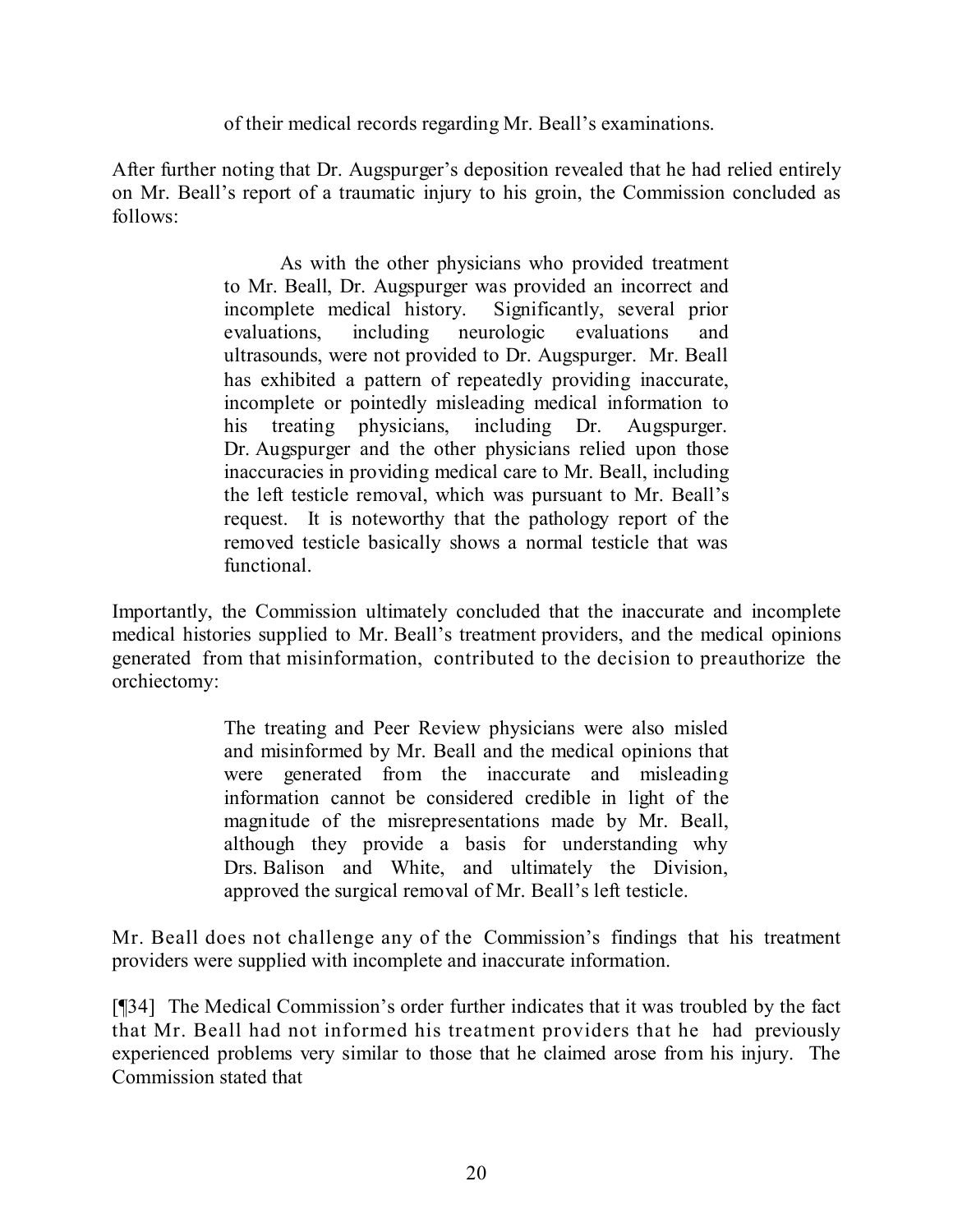15. Mr. Beall apparently had very similar problems in the past that resulted in a California Workers' Compensation claim that allegedly took place on December 21, 1991, where he was evaluated at the Emergency Room of the Barstow Community Hospital in Barstow, California, with complaints of, ". . . pain in right lower quadrant into right testis . . .", and later for, "... right groin pain, bladder dysfunction and sexual difficulties . . . ." (Employer/Objector Exhibits 13-1 and 13- 3). In 1992, Mr. Beall was provided a variety of evaluations, including a Doppler penile blood flow examination, and in 1993, the notes reflect that a Hearing was held that apparently resulted in a ruling that Mr. Beall did not sustain a compensable injury on December 21, 1991. (Employer/Objector's Exhibit 13-3 and 13-4).

In addition, submitted records indicate that in November of 2000, Mr. Beall apparently had additional problems with "dysuria and frequency . . . " and a reference was made of a, "... right inguinal surgery in 1997 ...." (Employer/Objector's Exhibit 13-7 and 13-8). It is of note that Mr. Beall failed to advise *any* of his Wyoming health care providers of these prior problems and he indicated on page 1 of his *Wyoming Report of Injury*, (Employee/Claimant's Exhibit 1-1), that the body part had not been injured previously.

Mr. Beall also failed to disclose that he had any prior urologic problems in written answers to interrogatory questions that had been submitted by the Employer/Objector. In response to a question about whether he had ever had any care and treatment to his ". . . genitalia, your reproductive system, or your urologic system . . . ," Mr. Beall indicated only that [he had been treated for two other unrelated medical conditions]. (Employer/Objector's Exhibit 12-6).

(Emphasis in original.) The Commission concluded that Mr. Beall's subjective reports of his current injury were not credible based, in part, on the fact that "Mr. Beall failed to advise ANY of his treating physicians that he had prior testicular problems pursuant to a work injury in California, which also included components of urinary incontinence, erectile dysfunction, and objective pain and hernia."

[¶35] Mr. Beall does not challenge these findings. Rather, noting that the previous injury was to his right testicle, he contends that "Whether the medical records before the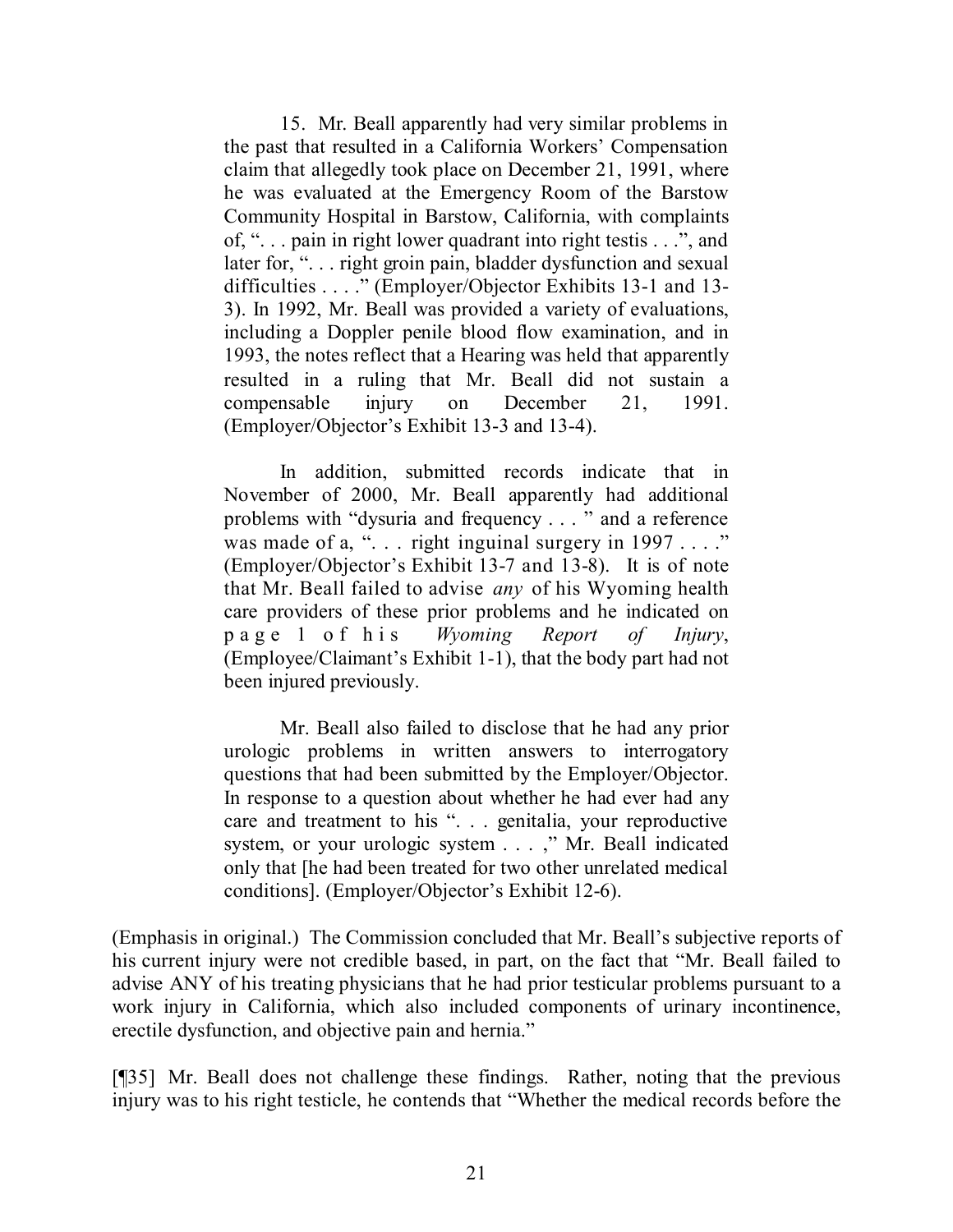accident were incomplete and whether the doctors had that information in determining the necessity of the surgery is not relevant. This Court has to merely ask itself if ANY man would be willing to have his left testicle removed, if it were not medically necessary." (Footnote omitted.) We have previously noted, however, that "As the trier of fact, the Medical Commission [is] charged with determining relevancy, assigning probative values and weighing the evidence." *McIntosh v. State ex rel. Wyo. Med. Comm'n*, 2007 WY 108, ¶ 13, 162 P.3d 483, 488-89 (Wyo. 2007). The Commission concluded that Mr. Beall's prior injuries to his groin were relevant to his October 13, 2008 injury and we do not second-guess that conclusion in this appeal.

[¶36] The Commission also determined that Mr. Beall was not a credible witness based on his testimony at the contested case hearing. The Commission noted that although Mr. Beall's medical records clearly indicated that he had undergone a physical examination at the Casper urology clinic on two separate occasions, Mr. Beall denied that such examinations had occurred:

> Mr. Beall testified during the hearing that [physician's assistant] Sundquist, ". . . did not have me open up my britches or anything . . .", during the examination. (Beall Hearing Testimony). However, page 2 of the medical report from Mr. Beall's October 16, 2008, examination by [physician's assistant] Sundquist indicates [visual and palpable observations relating to Mr. Beall's phallus, meatus, scrotum, testes, epididymides, and vas deferens]. (Employer/Objector's Exhibit 3-2 and 3-3).

. . .

This Medical Panel finds that Mr. Beall's statement that he was not physically examined by Central Wyoming Urological Associates, P.C., is not supported by the medical records, and is not credible.

. . .

8. Mr. Beall returned for a follow-up visit with [physician's assistant] Sundquist on November 10, 2008, where he advised [physician's assistant] Sundquist that his, "... symptoms have not significantly changed ..." (Employer/Objector's Exhibit 3-6). Once again, the records reflect that Mr. Beall was given a physical examination, which on this date included a rectal and prostate examination. During his hearing testimony Mr. Beall again denied that he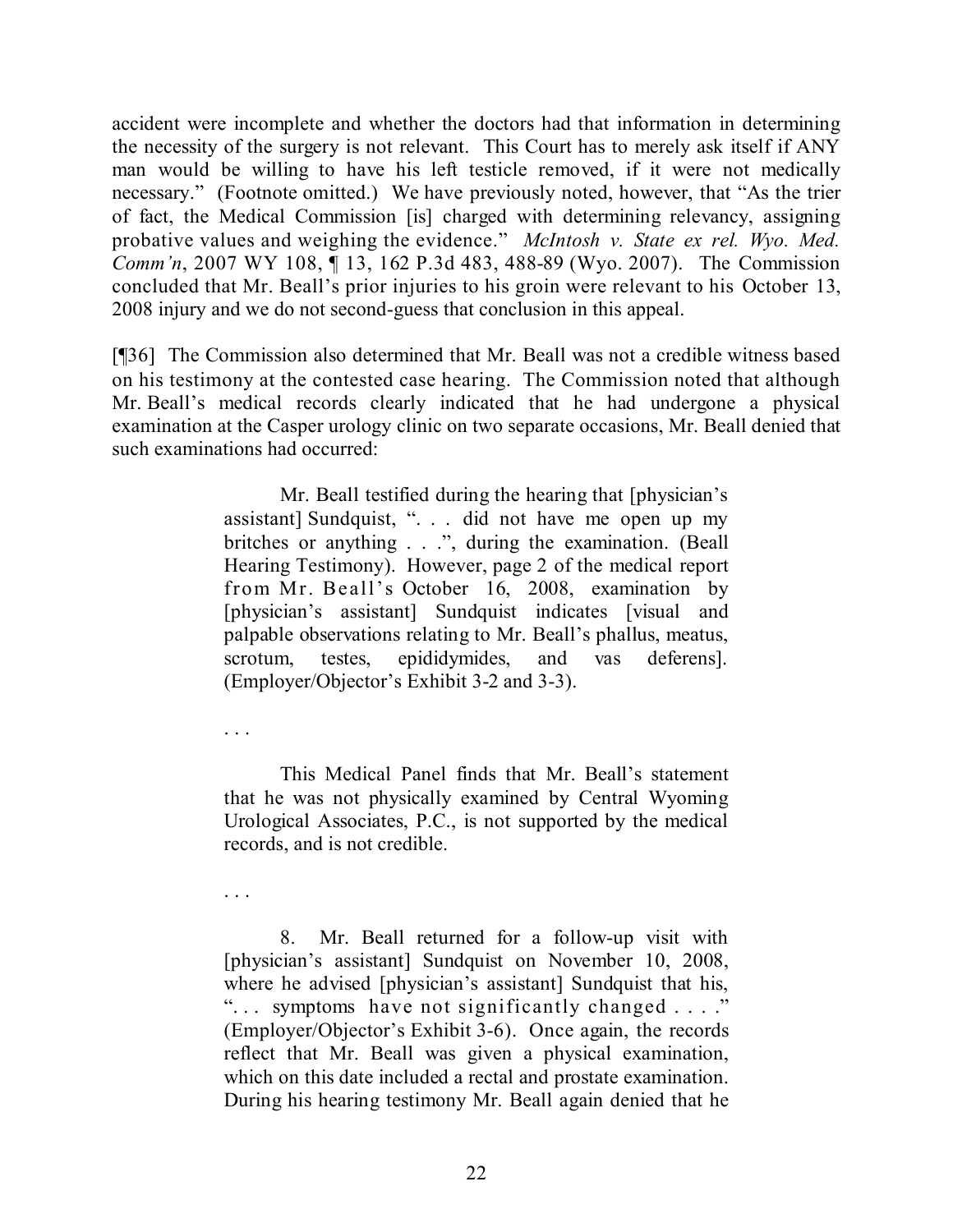was given a physical examination and he indicated that:

[T]hey still didn't pull down my britches or anything like that. They didn't do any type of examination to speak of. (Beall Hearing Testimony).

Mr. Beall also indicated that no one read the x-rays, that had been taken, but they only looked at the narrative report on the front.

The Commission provided the following summary of Mr. Beall's misstatements regarding the reports and opinions of his treatment providers:

> 26. During his testimony at the Evidentiary Hearing, this Panel did not find Mr. Beall to be a credible witness. Mr. Beall insisted that he was never physically examined at the urological examination in Casper, although the medical records very clearly indicate that a physical examination occurred. We find it highly unlikely that a urologic workup would be conducted by these medical providers without a physical examination of Mr. Beall's testicles and scrotum and the submitted records indicate an examination was provided. He also indicated that Dr. Flock, the urologist in Laramie, said his testicle was "... really damaged ..." and was a "... nonfunctional organ . . .", although Dr. Flock's records make no mention of a nonfunctioning organ. Mr. Beall further testified that Dr. Augspurger examined him and ". . . saw how squishy the testicle was . . .", but Dr. Augspurger's records do not reflect such a finding.

> In addition, Mr. Beall testified that he never told Dr. Chizever that he had developed hematuria and had been prescribed a course of oral antibiotics for his condition, although Dr. Chizever's records clearly reflect that he did. Mr. Beall also again denied that he was physically examined at his initial visit with Dr. Chizever, although the chart note clearly indicates that a thorough physical examination, including examination of the scrotal area, was carried out.

In addition, the Commission noted that Mr. Beall's demeanor at the contested case hearing also reflected poorly on his credibility:

This Panel also notes that Mr. Beall was elusive and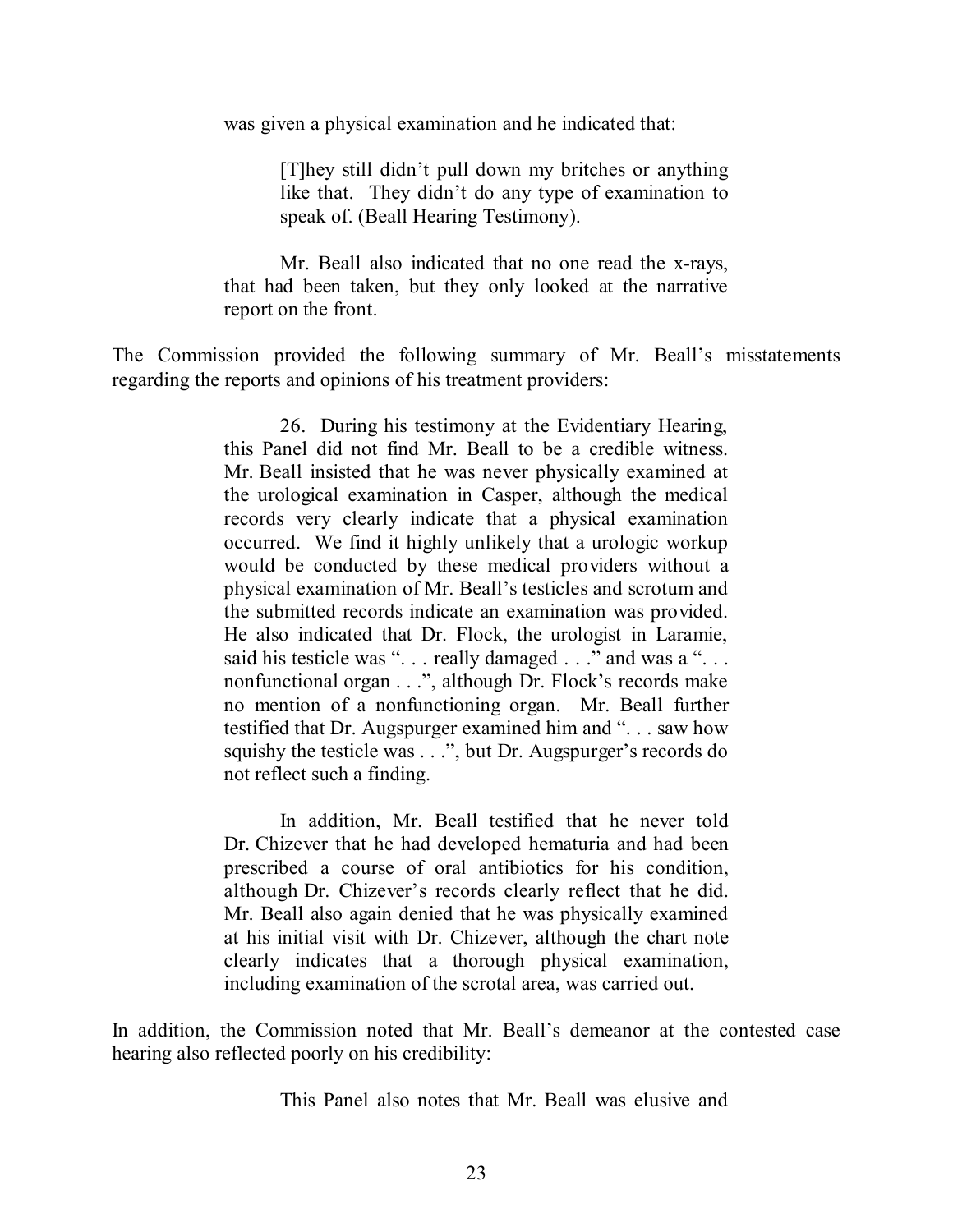upon cross-examination, failed to answer direct questions with direct answers. The following exchange is representative of Mr. Beall's testimony:

> Q: [Dr. Augspurger] didn't say, gee, your testicle is mushy. He didn't say that, did he?

> A: He didn't say it, no he didn't – I believe he said that, yeah. I believe he said that it was mushy and kind of weird. (Beall Hearing Testimony).

Again, this Panel notes that Dr. Augspurger's medical records make no mention of a testicle that is either "mushy" or "weird".

Mr. Beall does not address the Commission's findings with respect to his demeanor at the contested case hearing.

[¶37] Finally, Mr. Beall does not address the Commission's adverse credibility findings with respect to Dr. Cesko. As we have previously noted, "a hearing examiner is entitled to disregard an expert opinion if he finds the opinion unreasonable, not adequately supported by the facts upon which the opinion is based, or based upon an incomplete and inaccurate medical history provided by the claimant." *Taylor v. State ex rel. Wyo. Workers' Safety & Comp. Div.*, 2005 WY 148, ¶ 15, 123 P.3d 143, 148 (Wyo. 2005). After quoting a March 27, 2009 letter from Dr. Cesko to the Division which stated that Mr. Beall's "left testicle has been turned into a spongy nonfunctional organ," the Commission noted that Dr. Cesko's conclusions were not supported by the evidence:

> It is noteworthy that Dr. Cesko indicates that Mr. Beall's left testicle has been turned into a, ". . . **spongy nonfunctional organ** . . .", with ". . . **pudendal nerve damage** . . . ." Clearly, none of the initial examinations, including the urological examinations in Casper, revealed a "spongy nonfunctional organ". Dr. Cesko stated in his deposition testimony that he believed he received that specific information from Dr. Flock, the Urologist in Laramie, Wyoming, who saw Mr. Beall at the Memorial Hospital of Carbon County on March 4, 2009. However, a review of Dr. Flock's records that were submitted clearly indicates that no such representation of a "spongy nonfunctional organ" was ever indicated by him. Dr. Cesko also stated during his deposition that he had not reviewed any of the prior medical records from Central Wyoming Urological Associates, P.C.,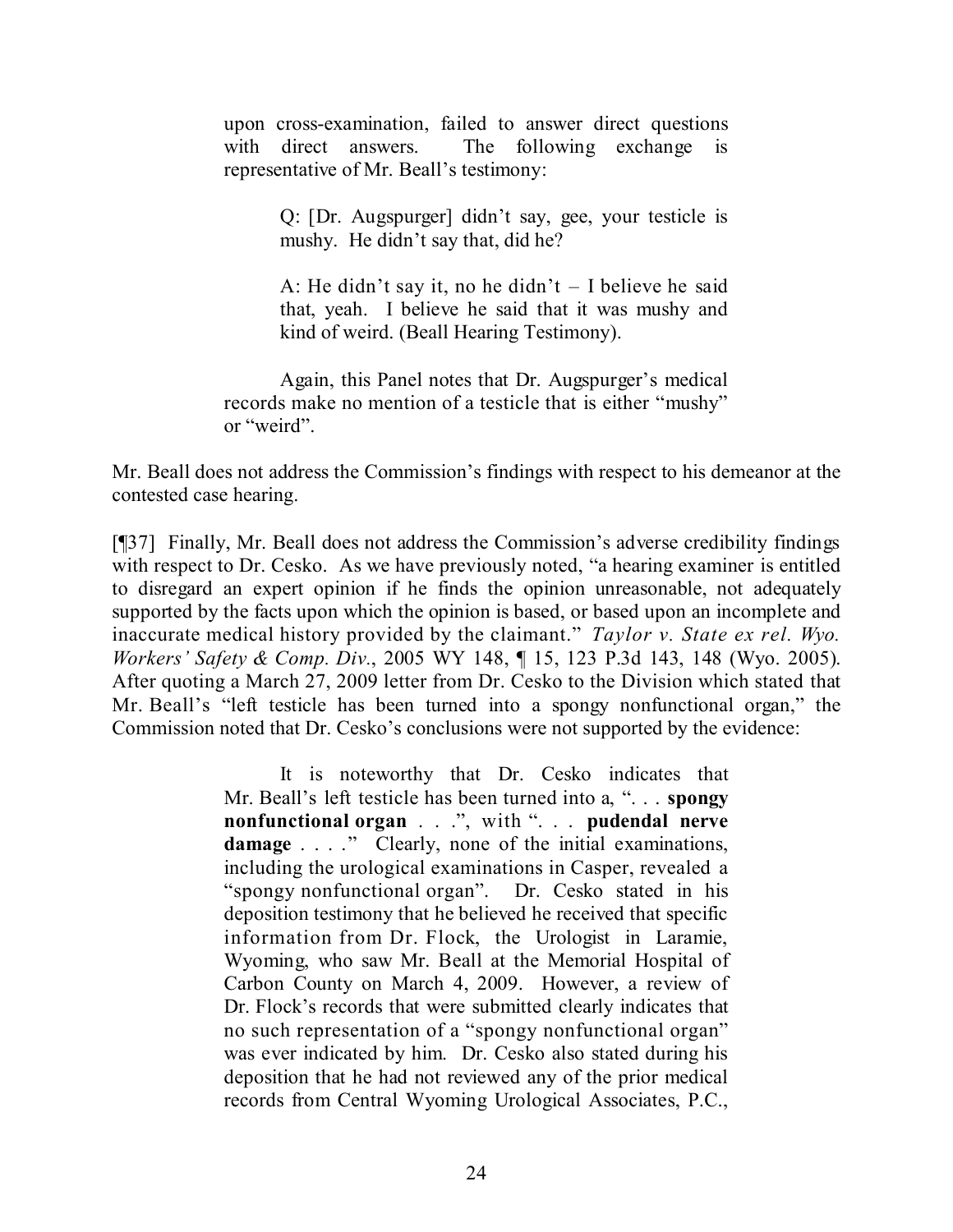of Casper, Wyoming, nor had he seen the initial reports of treatment provided by Hunter Family Medical Clinic out of Rock Springs, Wyoming.

Dr. Cesko also makes a rather amazing representation that:

> It is apparent that he did suffer pudendal nerve damage from the straddle injury. (Employer/Objector's Exhibit 6-1).

A review of Dr. Cesko's notes clearly indicate no objective findings of neurological damage, and a neurological workup that was provided by Reed Shafer, M.D., a Board Certified Neurologist, and Electrodiagnostic Physician with CMS (Cheyenne Medical Specialists, P.C.) in Cheyenne, Wyoming, on April 16, 2009, was found to be normal. This Panel finds that Dr. Cesko's indication of neurologic damage is totally unsupported by the evidence.

This Medical Hearing Panel finds that Dr. Cesko has provided incorrect, misleading, and unsupported representations to the Wyoming Workers' Safety and Compensation Division about the nature and pathology of Mr. Beall's injury. Dr. Cesko also erroneously relied on the subjective, inaccurate, and incomplete history that had been provided to him by Mr. Beall without qualification or question. Dr. Cesko's letter to the Division was based on incorrect information that was not supported by any of the medical studies, and prompted a cascade of unwarranted and unnecessary medical care that ultimately resulted in the orchiectomy surgery.

(Emphasis in original.) Mr. Beall fails to assert any grounds for rejecting these findings.

[¶38] We find no reason in the record to depart from the credibility findings of the Medical Commission or to conclude that they are clearly contrary to the overwhelming weight of the evidence. Mr. Beall provides no response to the main credibility issues identified by the Commission. Rather, as discussed above, he simply ignores the major part of the Commission's thirty-one-page order, which focused on the misleading statements and incomplete medical histories Mr. Beall supplied to a succession of treatment providers, Mr. Beall's evasive testimony at the contested case hearing, and the unsupported opinions of Dr. Cesko. The Commission's credibility determinations are